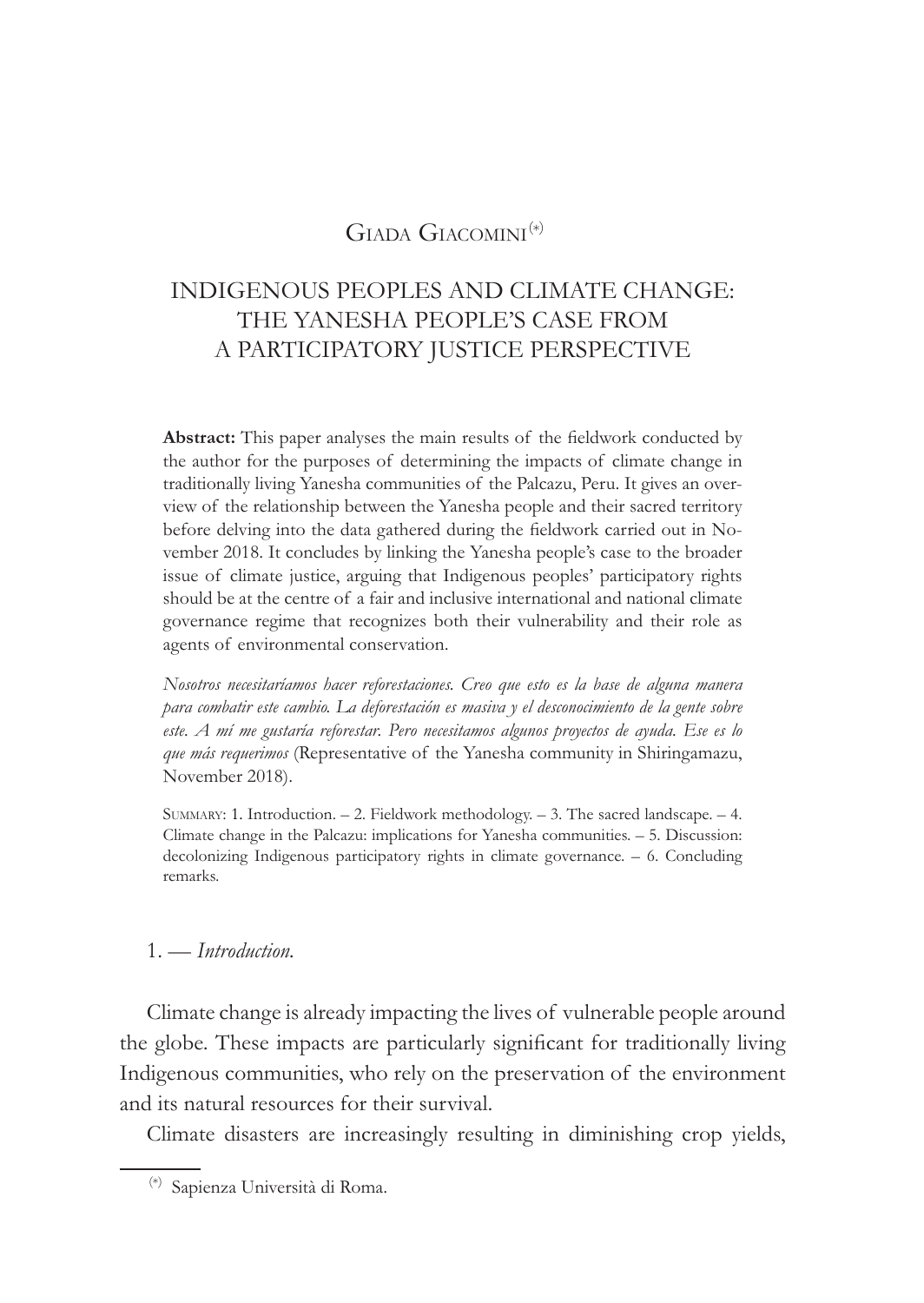change of rainfall patterns and resource scarcity, just to mention few of the effects<sup>(1)</sup>. Moreover, it has been estimated that climate change will increase by 100 million the worldwide number of people living in poverty by 2030, while climate disasters will exacerbate inequality and diminish economic growth<sup>(2)</sup>. Indigenous peoples already make up  $15%$  of the poorest of the poor, even though they represent  $5\%$  of the global population<sup>(3)</sup>. Crucially, the dramatic impacts of climate change on Indigenous peoples raise important questions of justice and ethics, primarily because they are carrying the burden of a phenomenon they did not contribute in causing because of their sustainable lifestyle. But Indigenous peoples are not just to be considered as victims to the effects of climate change. On the contrary, their ancestral knowledge and practices contribute in preserving forests, reducing emissions and conserving biodiversity<sup>(4)</sup>.

Secondly, the lack of fair, equitable and meaningful participation of Indigenous peoples in national and international climate governance is one symptom of a broader governance problem that relates to the misrecognition of Indigenous peoples as powerful agents of change<sup>(5)</sup>. Misrecognition of Indigenous cultures and exclusion of Indigenous peoples' groups and alliances in international and national talks has led to imbalances of power and apathy in addressing the problem of climate change<sup>(6)</sup>.

<sup>(5)</sup> A.A. DOOLITTLE, *The Politics of Indigeneity Indigenous Strategies for Inclusion in Climate Change Negotiations, Conservation & Society, Vol. 8, No. 4 (2010), pp. 286-291.* 

(6) C. COMBERTI, T.F. THORNTON, M. KORODIMOU, M. MEGHAN SHEA, K. OLE RIAMIT, Adaptation and Resilience at the Margins: Addressing Indigenous Peoples' Marginalization at International Climate Negotiations, Environment: Science and Policy for Sustainable Development, 2019.

<sup>&</sup>lt;sup>(1)</sup> S. HALLEGATTE, M. BANGALORE, L. BONZANIGO, et al., *Shock waves: managing the impacts* of climate change on poverty, Climate Change and Development Series, Washington DC, World Bank, 2016.

<sup>&</sup>lt;sup>(2)</sup> World Bank website, available at *worldbank.org*.

<sup>&</sup>lt;sup>(3)</sup> World Bank, *Implementation of operational directive* 4.20 on indigenous peoples: an independent desk review, Washington DC, 2003.

<sup>&</sup>lt;sup>(4)</sup> L. ETCHART, *The role of indigenous peoples in combating climate change*, Palgrave Commun 3, 17085, 2017.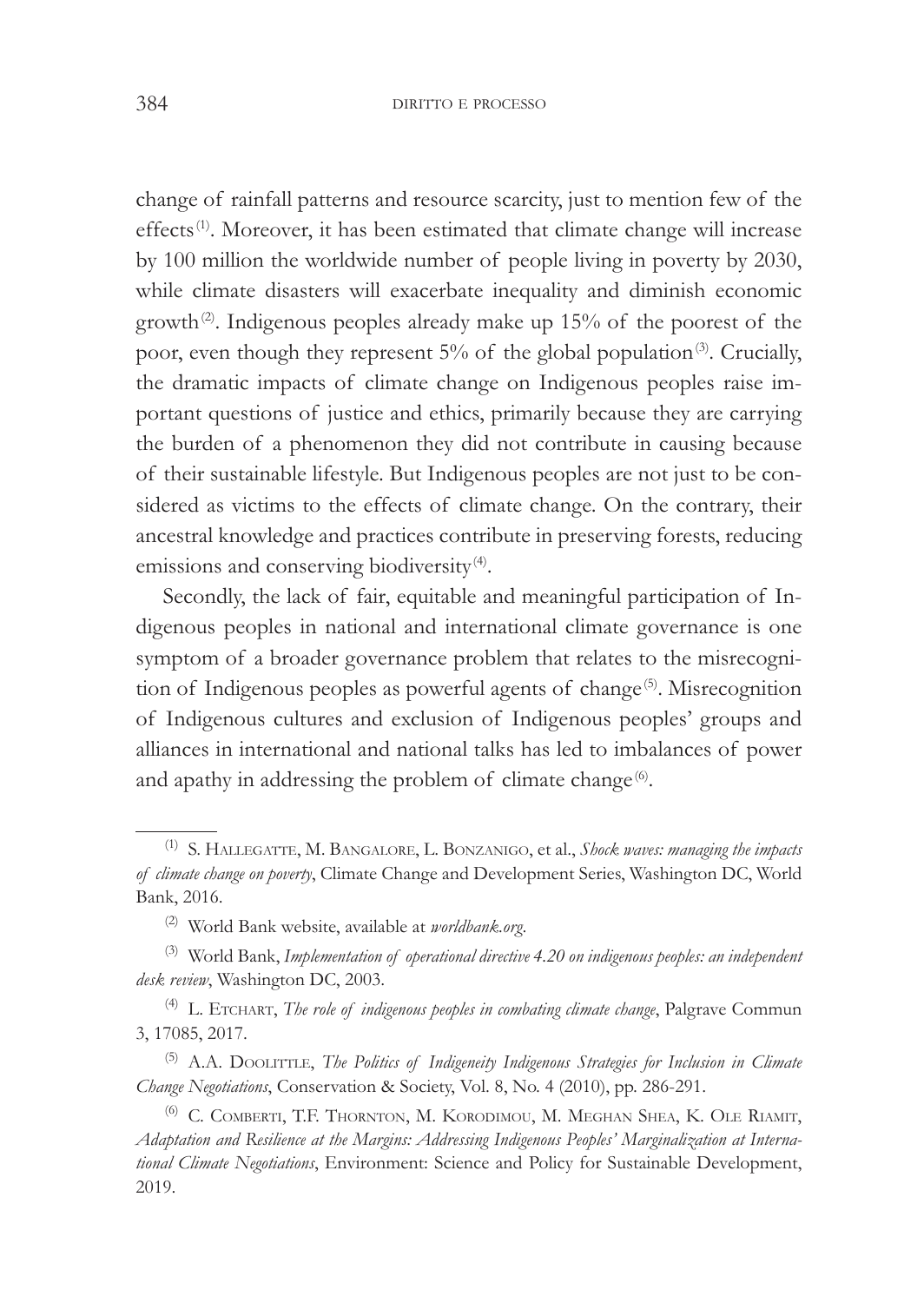Therefore, the present paper serves a twofold purpose. First, it aims at sharing the results of the fieldwork investigation that the author conducted in the Peruvian Amazon in order to understand the impacts of climate change in Yanesha communities of the Palcazu district. After delving into the fieldwork methodology, the paper addresses the role of the landscape and the environment in the cosmovision of the Yanesha communities. Such understanding is paramount because on the one hand, it helps us in shifting our westernized conception of the environment to a more holistic appreciation for nature, and, on the other hand, it gives us a context that will ultimately help to frame the meaning of climate change impacts in Yanesha communities. As will be further discussed below, the investigation in the Amazon was based on the perceptions of climate change in Yanesha communities based on their Traditional Knowledge (TK) and not westernized scientific measurements. This is because the Yanesha have inhabited their ancestral lands since immemorial time. Therefore, their knowledge of the territory and its meteorological manifestations should be deemed relevant in determining the climate change impacts in the area.

TK is: «(…) the knowledge that we're born with, that we've inherited, that we contribute to in our lifetime and pass on to future generations. Its whole function is survival and the development of a culture, of a people» $\mathcal{O}$ .

Second, the paper argues that, despite the fact that Indigenous TK is increasingly being recognized as a valid source of knowledge in climate change and environmental governance, and can help States reach their climate targets, there is still a lack of meaningful participation and recognition of Indigenous peoples in national and international governance. The use of Indigenous TK should follow criteria of ethics and justice that promote respect of Indigenous peoples' rights and legal entitlement to territories prior to the appropriation of their knowledge for scientific or academic purposes.

The paper argues that the Peruvian Climate Change Law Framework and its Regulation, adopted in 2019 after an extensive consultation with

 $(7)$  Aohra Mead, Maori Leader, quoted in the exhibition The Genetic Revolution, 2006, website tepapa.govt.nz.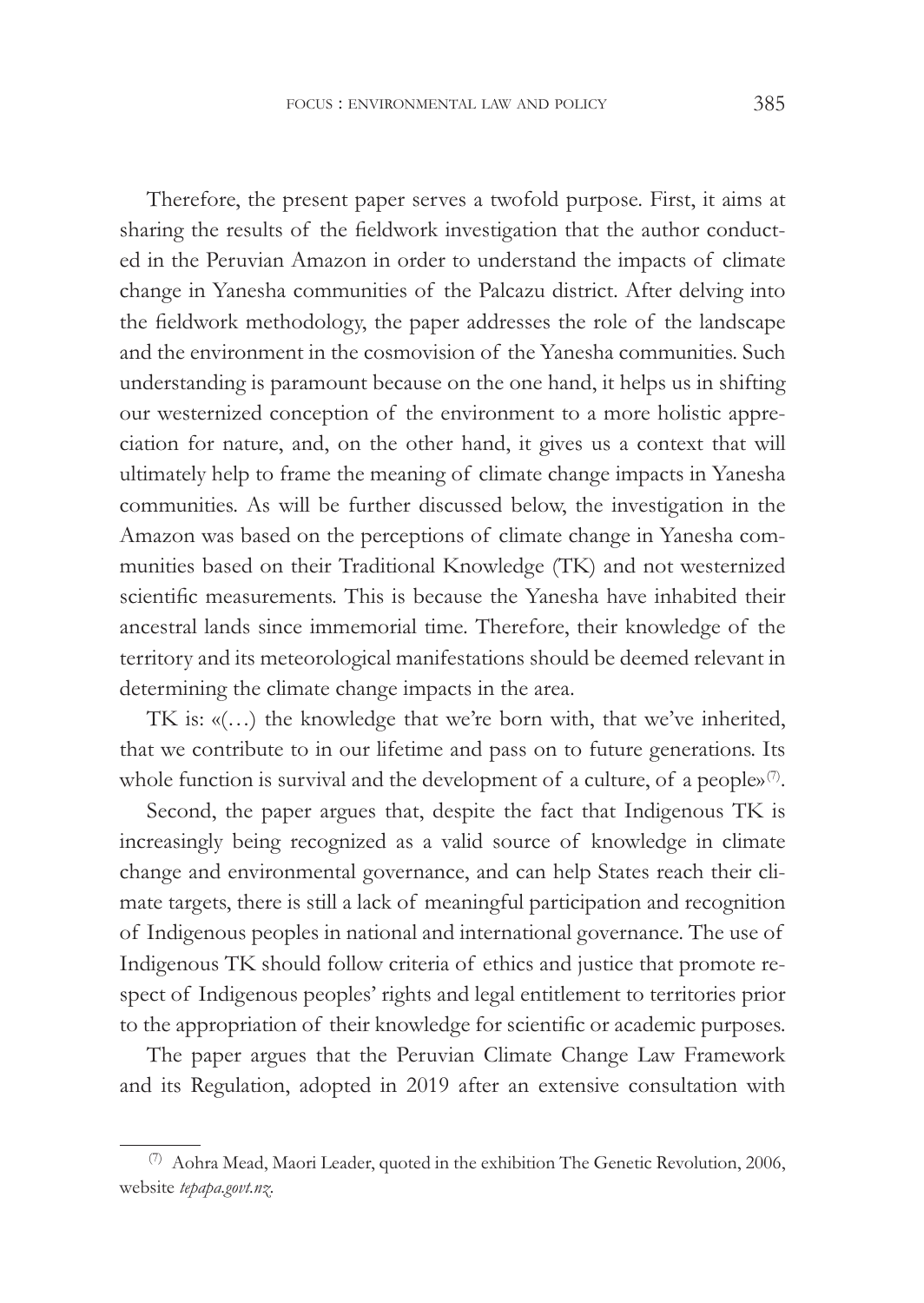Indigenous peoples could constitute an example of this fair and inclusive approach, granting Indigenous peoples an essential role in the drafting of national adaptation and mitigation policies.

Overall, this paper seeks to give voice to the Yanesha people who are being affected by climate change notwithstanding their traditional, low-emissions lifestyle. It also seeks to highlight the issues of justice that are inherent to Indigenous participation within climate governance, calling for the need to re-think and redress the historical marginalisation and subjugation of Indigenous peoples in order to achieve their meaningful inclusion across different levels of decision-making.

#### 2. — Fieldwork Methodology.

The hypothesis of my research project is framed as «Indigenous peoples living in the Amazon area in Peru, despite their minimal contribution to global greenhouse gases emissions, are being impacted by the negative effects of climate change. This constitutes a case of climate injustice». Such type of research follows the sociological *explicative model*, which traditionally leads to an explicative structure of the phenomena analysed. In other words, this model clarifies the given empirical conditions through existing theories<sup>(8)</sup>. In practice, the result of the research can be simply framed as a confirmation of the interdependence between the variables "Indigenous peoples" and "climate injustice". The causal relationship between the two variables elucidates the general proposition asserting the connection and frequent dependence between the fact of "belonging to an Indigenous community" and "being affected by climate injustice". Thus, a research framed in this sense can be defined as a verification of the given hypothesis<sup>(9)</sup>.

<sup>&</sup>lt;sup>(8)</sup> G. STATERA, *Manuale di sociologia scientifica*, Collana di Scienze Sociali, Edizioni Seam, 2002, p. 319.

<sup>&</sup>lt;sup>(9)</sup> G. STATERA, *Manuale di sociologia scientifica*, loc. cit.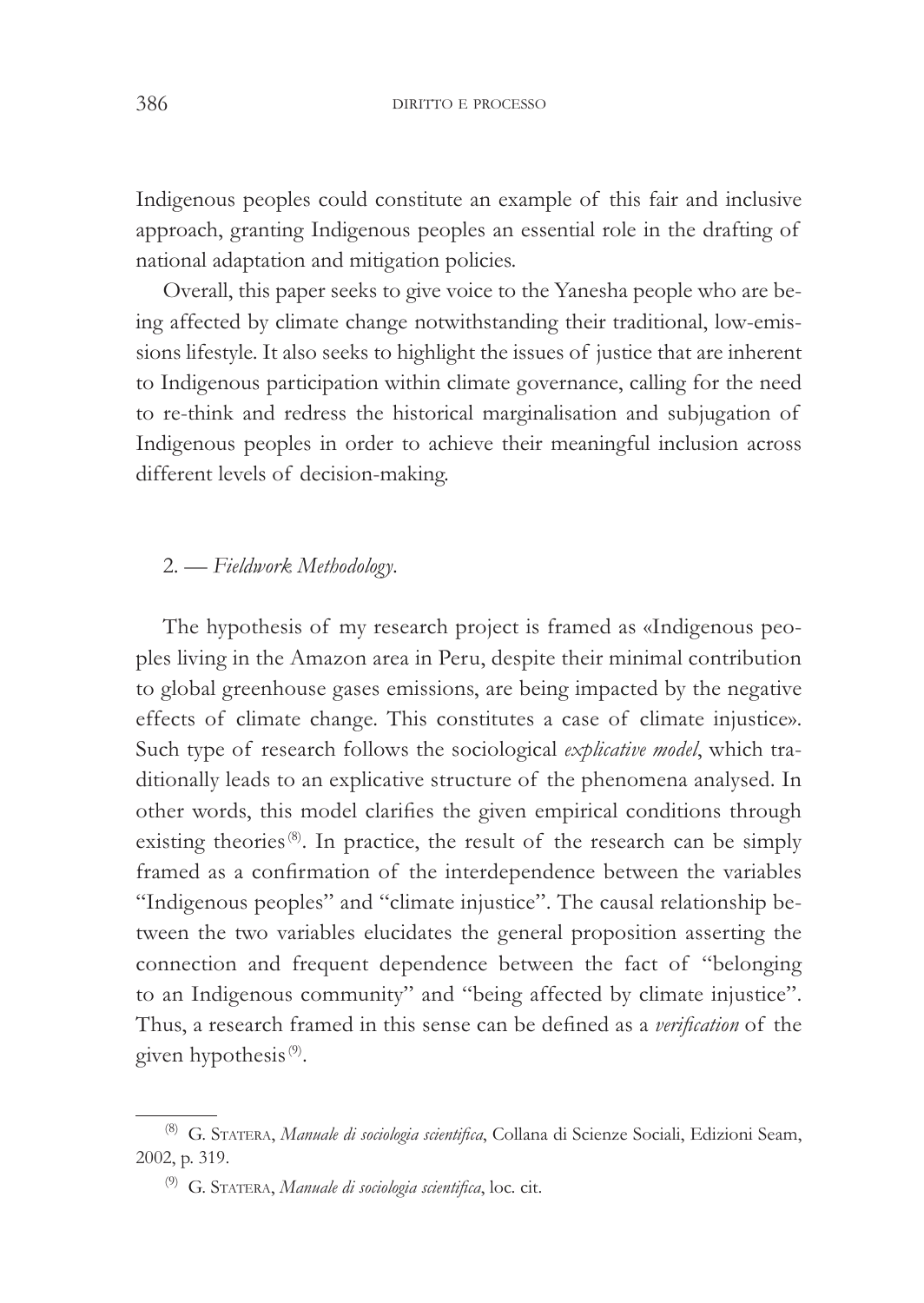As a method to verify my initial hypothesis, I decided to get in contact with traditional Indigenous communities which belong to the Yanesha ethnic group, also known as Amuesha, politically organized in the FECONAYA federation since 1981. The Yanesha hold legal title on territories since the 1970s, when the *Ley de Comunidaded Nativas* was enacted<sup>(10)</sup>. I decided to use interviews framed as dialogues as a mean of engaging with Yanesha representatives. There are several reasons why I chose this method. First, for practical reasons. It would have been problematic to administer written questionnaires with closed answers. Indeed, the last available data regarding the literacy rates among Yanesha people affirms that almost 10% cannot read or write<sup>(11)</sup>. Therefore, an oral interaction might have been the most appropriate mean of collecting information. Secondly, I was more interested in an approach to research based on dialogue and active listening to the words of people I met. This is because the purpose of the fieldwork was to collect information grounded on the representatives' perceptions of climate change based on their ancestral knowledge, and not framed in Western scientific terms. Although the anthropological approach of engaging with people's stories as a means of understanding their culture and reality is not widely accepted in legal research, I firmly believe that in an Indigenous traditional context this is the right path to follow $(12)$ .

In engaging directly with Yanesha people, my aim was to understand their lived experience of climate change and the meaning they make of such experience, gaining access to the community's understanding of the environment. Before getting to the point of being introduced to the communities, I completed an extensive literature research to get to know their history and customs. Few academic authors have dedicated their research to the Yanesha people, while there is no specific demographic information

<sup>&</sup>lt;sup>(10)</sup> C. CAMINHA DE SOUZA RIBEIRO, *Ponaseñets: los Yanesha en transformación* – Endoeconomia *y mercado global*, Espaço Ameríndio, Porto Alegre, 2014, v. 8, n. 2, pp. 127-151.

 $(11)$  The last available data on the alphabetization of Yanesha communities dates to the 2007. See also: INEI, Censos Nacionales 2007, Resumen Ejecutivo, available at *inei.gob.pe.* 

<sup>&</sup>lt;sup>(12)</sup> I. SEIDMAN, Interviewing as Qualitative Research: A Guide for Researchers in Education and the Social Sciences, 3<sup>rd</sup> ed., Teachers College Press, New York, 2006.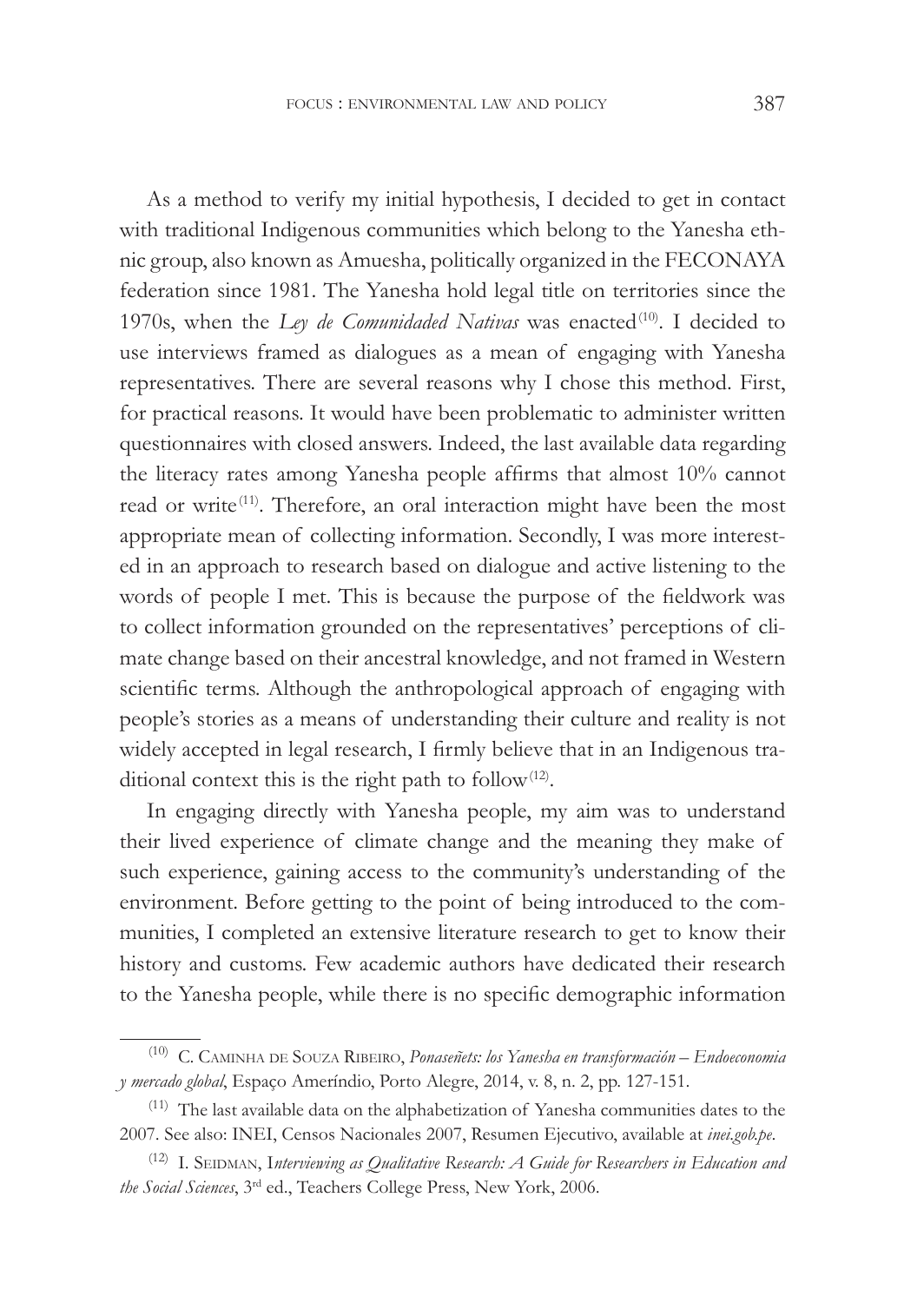about the communities<sup>(13)</sup>. The only demographic and anthropologic statistics accessible are those represented by the Peruvian database of Indigenous peoples<sup>(14)</sup>, the INEI database<sup>(15)</sup> and the Oxapampa district website<sup>(16)</sup>. This lack of information, confirmed by the researcher with whom I have worked in Peru, Mabel Lopez Cruz, constituted a challenge for the determination of the best way of interaction. Therefore, the interview modalities I used were aimed at establishing a human relationship and having a dialogue with open-ended questions, where the Indigenous TK of the environment would be at the centre of our interaction.

For the purposes of the present investigation, it was desirable to get in contact with Yanesha representatives in their day-to-day context. In fact, people's behaviour and narratives become meaningful and understandable when placed in the very context of their lives<sup> $(17)$ </sup>. Of course, this approach presents risks and challenges. For example, I believe that no matter how researchers call themselves – investigators, students, visitors – we are entering delicate ecosystems where people live in a totally different way compared to the societies of the Global North. For this reason, collaborating with

<sup>(14)</sup> Base de datos pueblos indígenas originarios, at *bdpi.cultura.gob.pe*.

<sup>(15)</sup> INEI, Censos nacionales 2017, at *censos2017.inei.gob.pe*. The INEI database does not offer specific information regarding Yanesha people. It is possible, by selecting the filter «por su costrumbres y su antepasados usted se considera» and the filter "región Pasco", where Yanesha communities live, to have the statistics of people who consider themselves as Quechua/Aymara; Amazon native; Other indigenous origin; afroperuvian/afrodescendant; white; mixed; other. According to the INEI database, more than 10,000 individuals in the Pasco region consider themselves as Amazonian native. By applying the filter "lengua con el que aprendiò hablar", the  $0.55\%$  of people (485 individuals) living in the region learnt Yanesha as first language.

<sup>(16)</sup> Municipalidad Provincial de Oxapampa, at *peru.gob.pe*.

<sup>(17)</sup> I. SEIDMAN, Interviewing as Qualitative Research: A Guide for Researchers in Education and *the Social Sciences*, loc. cit.

<sup>&</sup>lt;sup>(13)</sup> For example, see R. SMITH, *Where Our Ancestors Once Tread: Amuesha Territoriality* and Sacred Landscape in the Andean Amazon of Central Peru, in C. GROS, MC. STIGLER (eds.), Etre Indien dans les Amériques Spoliations et résistance – Mobilisations ethiques et politiques du *PHAIticulturalisme*, Institut des Ameriques and l'IHEAL-CREDAL l'Université Paris III, Paris, 2006, pp. 69-84.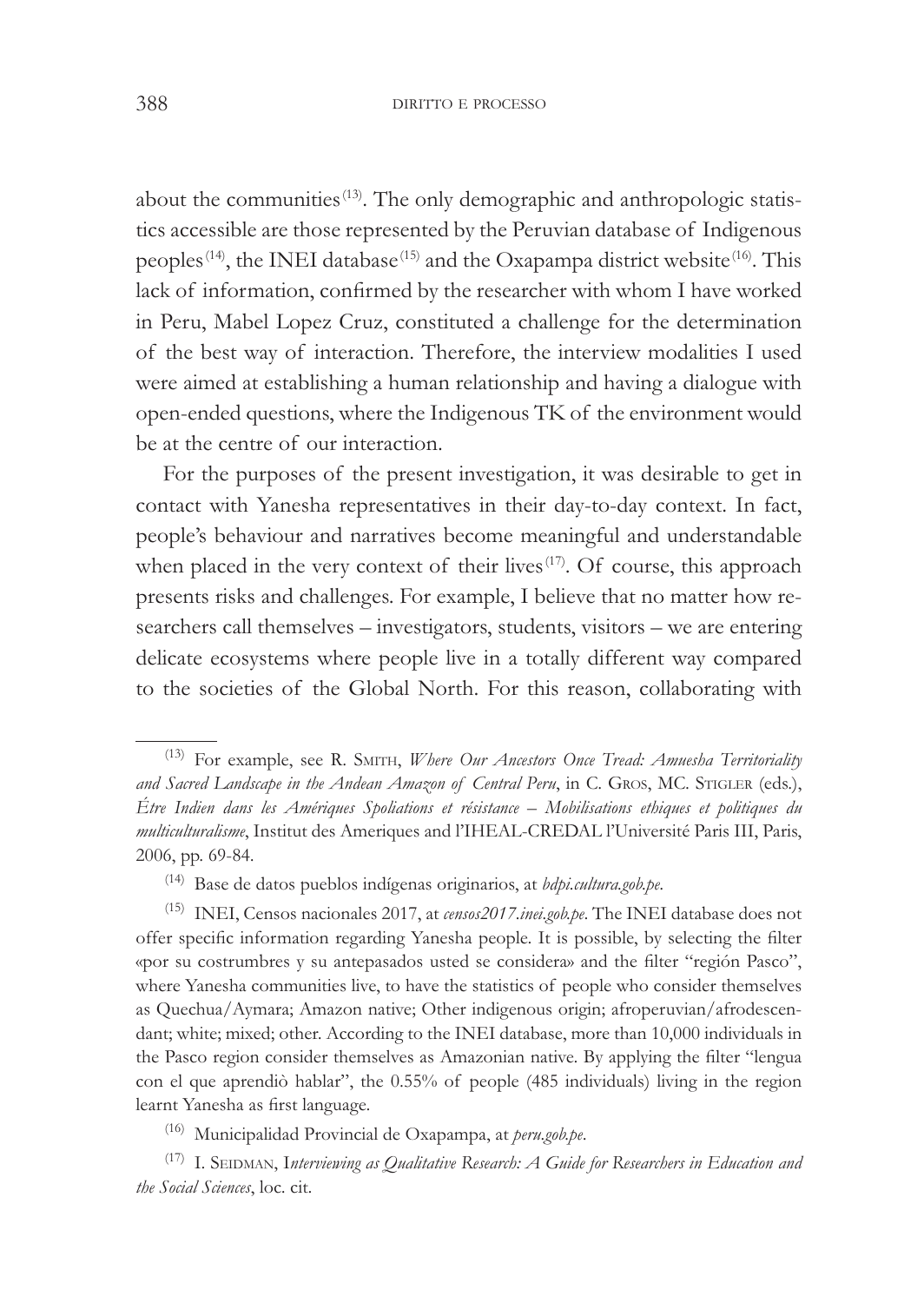an NGO that has worked for many years in the communities has helped me in establishing a human relationship with the people I got to know. I have shared meals with Yanesha families, which constituted an integrative behaviour. It helped me in building the human relationship and trust I was looking for in my experience in the Amazon.

Access to the Yanesha communities was made possible thanks to Chirapaq, the Peruvian Indigenous NGO that appointed me as Visiting Researcher in October and November 2018. Chirapaq concluded a cooperation agreement with FECONAYA, with the aim of fostering the development of local communities and the empowerment of Yanesha women<sup>(18)</sup>. I joined Mabel in the context of a project geared towards women empowerment, participating in meetings with Yanesha leaders<sup>(19)</sup>. Thus, participants in the research were chosen within the context of this project. Otherwise, the realization of the research would not have been possible, since the area is of problematic access and it would have been extremely difficult to reach the communities alone – meaning, without being introduced by a person they trusted, and without knowing the road and where to find the community leaders.

I have visited communities located in: San Pedro, Santo Domingo, Santa Rosa de Pichanaz, Nueva Aldea, Loma Linda – Laguna, Shiringamazú and its three sectors (San Luis, Progreso and Pueblo Libre), Siete de Junio – Villa America, Santa Rosa de Chuchurras and Buenos Aires. I have interviewed a total of 12 community leaders. Each visit lasted about one and a half hour. I mainly listened in silence during Mabel's work, until I was kindly invited to join the conversation and asked the leaders if they were willing to take part in the investigation. I deemed satisfactory the information gathered from these interviews after the 12<sup>th</sup>. First, because they constituted a sufficient quantitative sample (few communities of the Palcazu area were not encountered, for example Alto Agarto)<sup>(20)</sup>. Secondly, the answers were

<sup>&</sup>lt;sup>(18)</sup> Chirapaq, Chirapaq y el pueblo yanesha ratifican alianza, 2018, available at *chirapaq.org.pe.* 

<sup>&</sup>lt;sup>(19)</sup> Chirapaq, Yanesha women revive traditional dyeing with innovative designs, at *chirapaq.org.pe.* 

 $(20)$  A full list of communities is available on the Oxapampa province website, at *peru*. *JRESH*.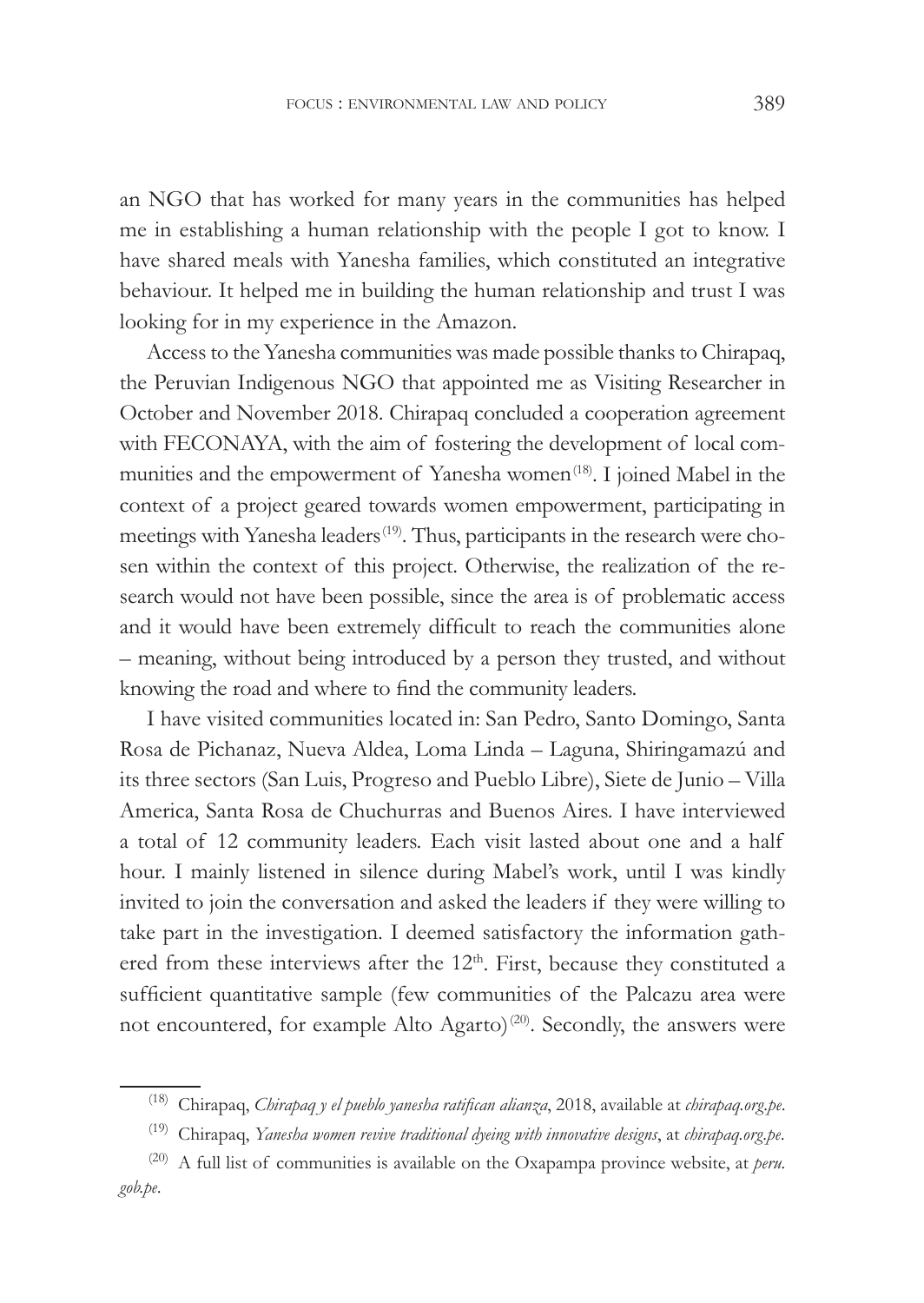quite homogeneous and consistent, and information tended to be repetitive, demonstrating that the impacts of climate change in the area were felt in the same way by different communities.

Interviews/dialogues with open-ended questions followed this pattern: Mabel introduced me to the Yanesha representatives, explaining why I came there, my job at the university and my research areas. After this introduction, I reiterated my research purposes, explained the format of the interviews, how the data would be collected and managed, and informed them about the anonymity of their answers and that the audio files would be deleted once the interviews where transcribed<sup>(21)</sup>. Interviews were lasting 15-20 minutes, depending on the length of their answers. Mabel was sometimes acting as participant in the dialogues. Given her knowledge of the territory and Yanesha customs, I found her intervention appropriate and an important help in framing the dialogue with Yanesha leaders.

Finally, the data was managed first by transcribing the interviews. Punctuation was added in order to re-create the verbal material. The next step was paraphrasing and translating concepts into English, by summarizing the words of the participants and labelling the different concepts expressed, for example "climate change effects", "consequences", "governmental actions in relation to the problems expressed". The third step was analysing and exercising judgment about what was significant in the transcripts for the ends of the research. Finally, the data was organized in tables.

The fieldwork in the Amazon has confirmed that Indigenous communities are taking on the burden of climate change consequences despite their environmentally sustainable lifestyles. This study allowed me to outline the present climate change impacts in the area and the significance they have for Yanesha communities. Such study can contribute in the advocacy for Yanesha people's rights, highlighting the need for adaptation and mitigation policies.

 $(21)$  For further information on the interview format, please find a fac-simile in G. GIACOMINI, Indigenous peoples and climate change: addressing environmental injustice (PhD thesis), La Sapienza, Roma, 2020.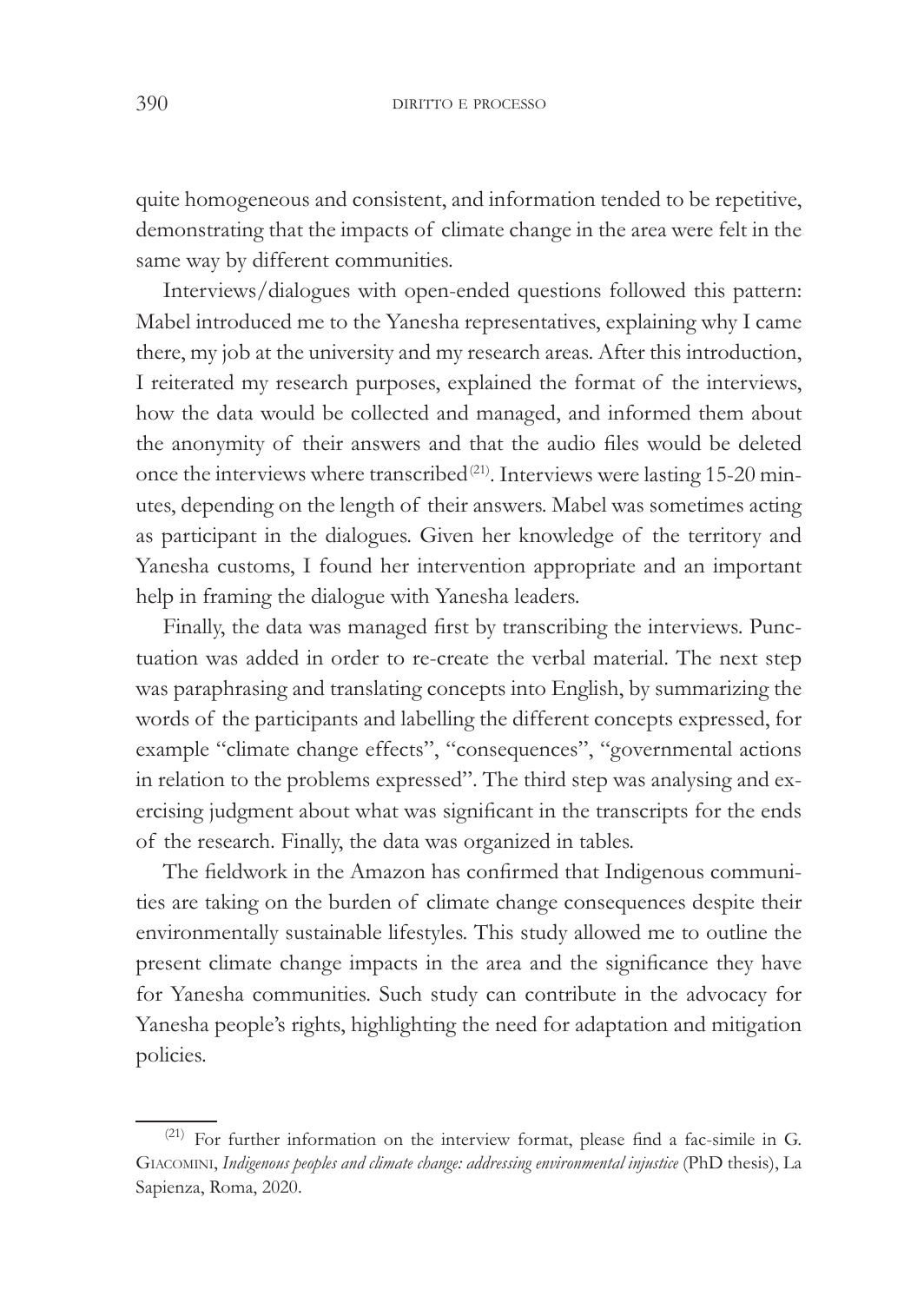#### 3. — The sacred landscape.

Yanesha people have inhabited their ancestral territories since immemorial time. Traditionally, they have been dwelling mainly in the mountainous area of the Palcazu region. However, several communities have been relocated in the "lower" part of the Palcazu Valley due to colonisation and investments in the area<sup>(22)</sup>. At the moment, they inhabit the districts of Chanchamayo (Junín), Oxapampa (Pasco) y Puerto Inca (Huánuco). Even though in traditional colonial literature they are regarded as Amazonian communities, the significant research of the anthropologist Richard Chase Smith has demonstrated that, on the contrary, they are closely related to the Andean cultures. In the documentary *RROMUEPATSRO*: Mapeando el mundo histórico-cultural de los Yanesha, Perú, Chase Smith and the Chief Espiritu Bautista show, thanks to decades of fieldwork in the ancestral territories, how closely related Yanesha people were to the surrounding territory from the Andes to the Pacific Ocean<sup>(23)</sup>.

The official statistics of the Peruvian government report around 12.000 members as pertaining to the Yanesha community – although around 7000 of them are resident in their ancestral territories<sup>(24)</sup>. Because of the migration to the cities and their closeness with inhabited centres such as Iscozacin, nowadays they are at risk of cultural and linguistic losses in a logic of adaptation to more westernized customs<sup>(25)</sup>. This process of loss of Yanesha culture manifests, for example, with changes in clothing

<sup>(22)</sup> There are two main inhabited areas in the Palcazu valley, one defined as "lower"  $$ characterized by tropical forests and subtropical transition areas – and the other defined as "higher" – characterised by high altitude subtropical forests. See: C. VALADEAU, *Catégorisation* des plantes et des entités étiologiques chez les Yanesha (piémont amazonien du Pérou), Bulletin de l'Institut français d'études andines, 41 (2) 2012.

<sup>&</sup>lt;sup>(23)</sup> Instituto del Bien Común, *RROMUEPATSRO: Mapeando el mundo histórico-cultural de los Yanesha, Perú, 2010, at youtube.com.* 

<sup>&</sup>lt;sup>(24)</sup> Ministerio de cultura de Peru – Base de datos pueblos indígenas, at *bdpi.cultura.gob.pe*.

<sup>&</sup>lt;sup>(25)</sup> Chirapaq, El pueblo Yanesha en el tiempo, Chirapaq Centro de Culturas Indígenas del Peru, 2019.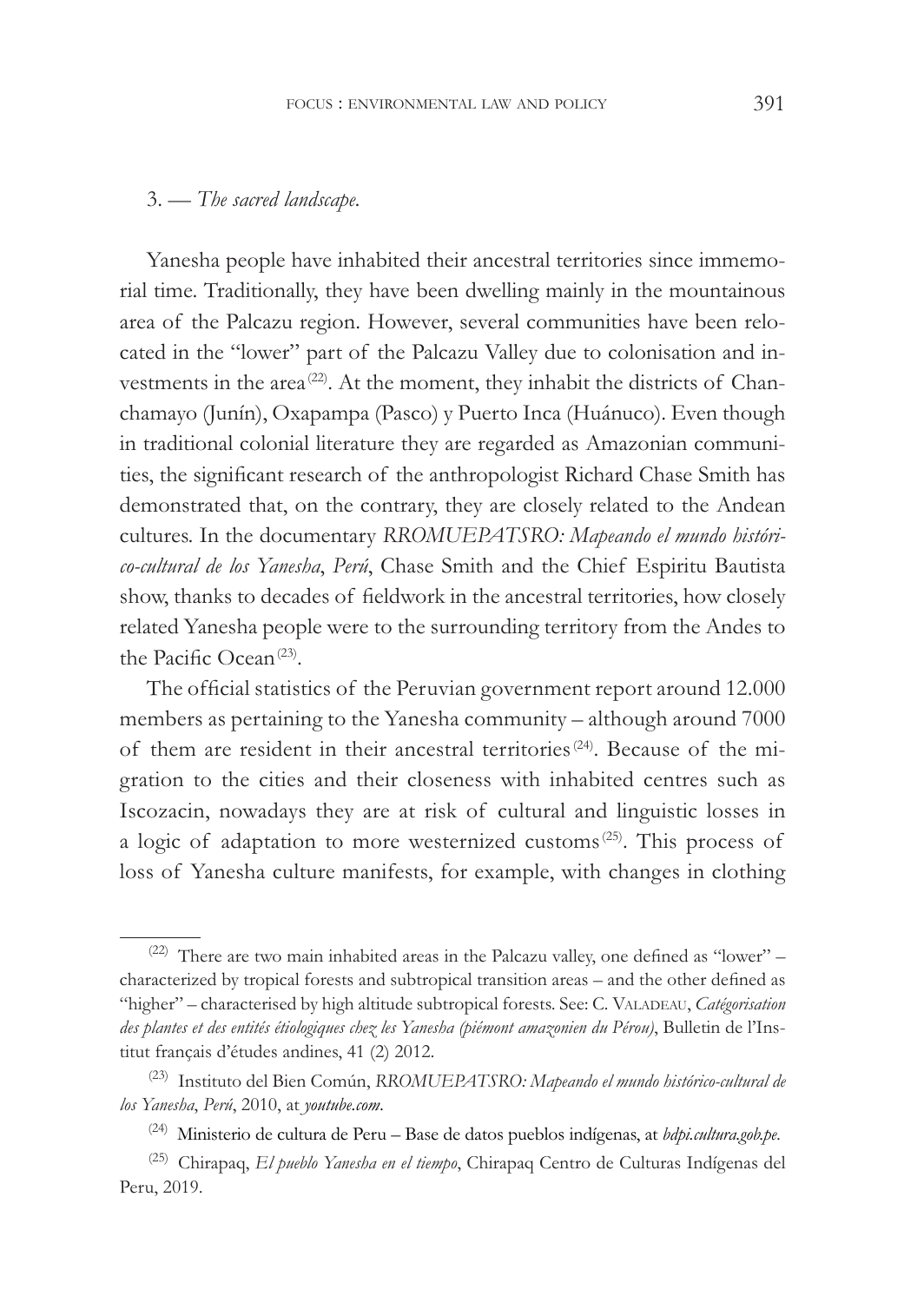preferences, relegating the use of the *cushma*, the traditional robe, only in traditional ceremonies and official meetings<sup>(26)</sup>.

According to Chase Smith and Granero, the Yaneshas were related to other ancestral people in the Amazon and Andean area before the arrival of the Spanish $(27)$ . Such connection was demonstrated through the comparative study between the ancient Yanesha and Andean mythology and tales, and by linguistic studies that witnessed the use of common words in Yanesha and other Andean languages<sup>(28)</sup>. The first ethnographic documents mentioning the Yanesha date back to the 16<sup>th</sup> century, when the first Christian missions entered the territory<sup>(29)</sup>. While the purpose of this paper is not to give a comprehensive historical review of the events that took place in the Yanesha territories – which has been extensively documented by the above-mentioned authors – it is important to mention that the Yanesha have not suffered a consistent and systematic dislocation compared to other peoples subject to colonization processes<sup>(30)</sup>. In fact, even if in the Nineteenth century the affluence of European and Andean colonizers provoked the relocation of Yanesha communities towards the Iscozacin and Pachitea basins, they were able to maintain their close cultural relationship and practices with the ancestral territory<sup>(31)</sup>.

The consideration of such complex relationship is paramount if we wish to understand the importance of the sacred territories in Yanesha culture. The multifaceted traditional environmental knowledge, which has been

<sup>&</sup>lt;sup>(26)</sup> F. SANTOS-GRANERO, *Hybrid Bodyscapes A Visual History of Yanesha Patterns of Cultural* Change, Current Anthropology, Vol. 50, No. 4, University of Chicago, 2009.

<sup>&</sup>lt;sup>(27)</sup> R. CHASE SMITH, *Donde nuestros ancestros tal vez caminaron*. Territorialidad y lugares sagrados Amuesha en la Amazonia Andina del Perú central, Être Indien dans les Amériques. Spoliations et résistance – Mobilisations ethniques et politiques du multiculturalisme: une perspective comparative. Coloquio internacional de la Universidad de Paris III - Nueva Sorbona, Organizado por Iheal-Credal, Cec, Opea y Cervepas, December 2004; and F. SANTOS GRANERO, Los yanesha, in F. SANTOS GRANERO, F. FREDERICA BARCLAY (eds.), *Guía etnográfica de la Alta* Amazonía, Vol. IV, Lima, Smithsonian Tropical Research Institute, IFEA, pp. 159-360.

<sup>&</sup>lt;sup>(28)</sup> R. CHASE SMITH, *Donde nuestros ancestros tal vez caminaron*, loc. cit.

<sup>&</sup>lt;sup>(29)</sup> F. SANTOS GRANERO, *Los yanesha*, loc. cit.

<sup>&</sup>lt;sup>(30)</sup> R. CHASE SMITH, *Donde nuestros ancestros tal vez caminaron*, loc. cit.

<sup>(31)</sup> *Ibid.*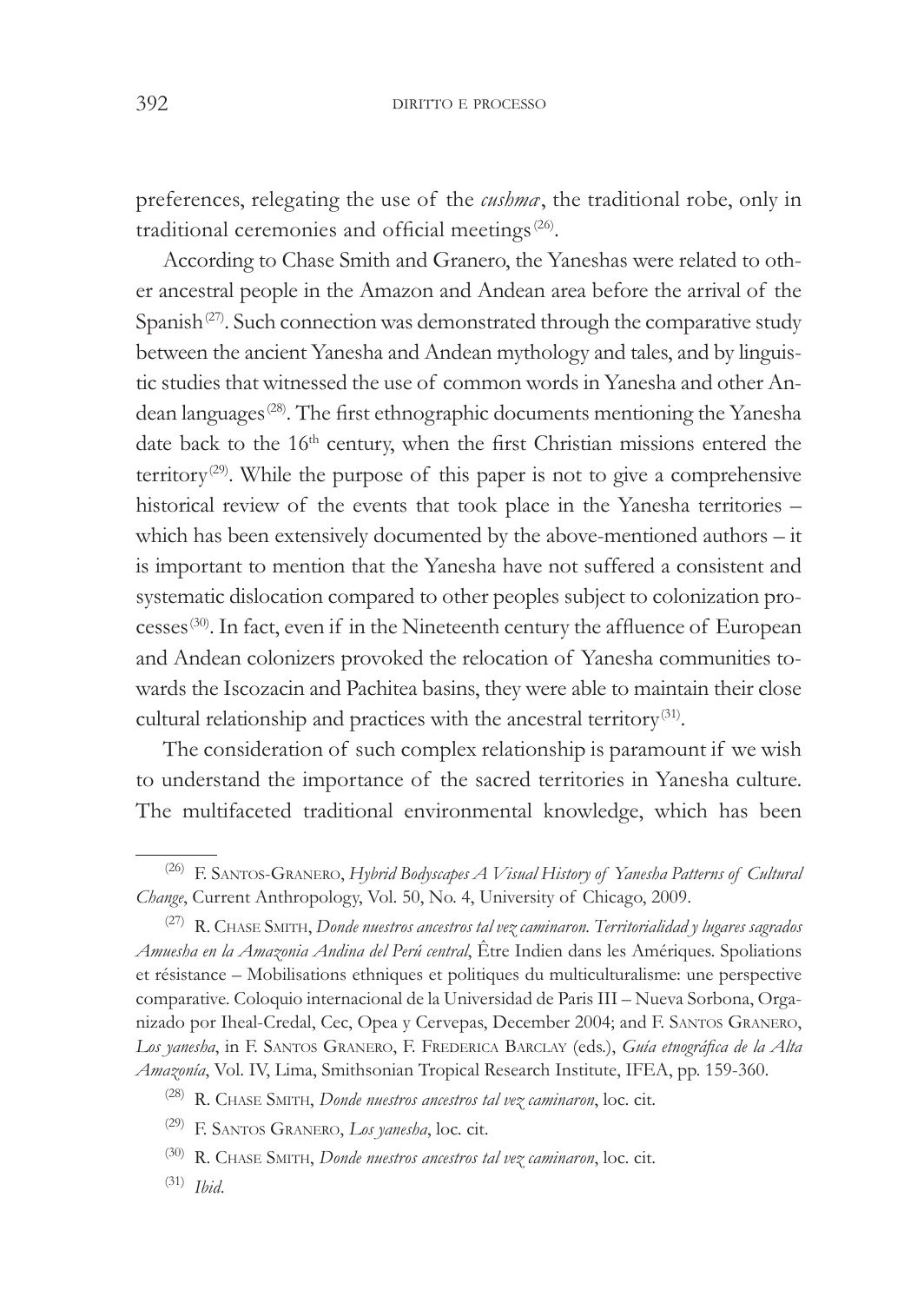orally transmitted through the centuries and combines mythology, medicine and rituals, makes the Yaneshas one of the main contributors in witnessing how climate change is impacting their ancestral territories. But before delving into the perceptions of Yanesha people in relation to climate change impacts in the Amazon, it is necessary to understand how Yanesha perceive their sacred landscape, which is completely different from the westernized, positivistic conception of the environment as a mere resource that serves different purposes. In fact, in environmental law and governance forests are usually conceived as providers of "ecosystem services"<sup>(32)</sup>, such as in the case of the highly criticized Reducing Emission from Deforestation and Forest Degradation (REDD) programmes<sup>(33)</sup>. In Indigenous views, forests are much more than an easy way to provide ecosystems services or amass carbon credits. They represent a source of biodiversity and oxygen and they can represent homes, source of food, water and shelter for Indigenous and local communities. Not only are forests crucial for the reproduction of Indigenous peoples' traditional livelihoods, but they are also fundamental for their cultural practices and religious beliefs.

Understanding the narratives that Indigenous communities have developed around the environment is key to appreciating their conception of natural resources, as this is holistically entrenched holistically in their culture and spirituality<sup>(34)</sup>. Only after having gained this understanding we can dis-

<sup>(32)</sup> For an account of the critics to the concept of "ecosystem services", refer to M. SCHROTER, E. VAN DER ZANDEN, A.P.E. VAN OUDENHOVEN, R.P. REMME, H.M. SERNA-CHAVEZ, R.S. DE GROOT, P. OPDAM, *Ecosystem Services as a Contested Concept: A Synthesis of Critique and* Counter-Arguments, Conservation Letters, 7(6), 514-523, 2014.

 $^{(33)}$  The question of avoided deforestation as a commodification of forests for carbon credits was reintroduced, after the initial exclusion from the Clean Development Mechanism in favour of afforestation and reforestation measures, by the Coalition for Rainforest Nations. It posed great emphasis on the economic opportunity deriving from the conservation of forests and their proposal was reiterated by various state and non-state actors such as the World Bank Group and Norway. See also: B. STEPHAN, *Bringing discourse to the market*: *the commodification of avoided deforestation*, Environmental Politics, 21:4, 621-639, 2012.

<sup>&</sup>lt;sup>(34)</sup> NJ. REO, *The Importance of Belief Systems in Traditional Ecological Knowledge Initiatives*, in *The International Indigenous Policy Journal*, 2(4), 2011.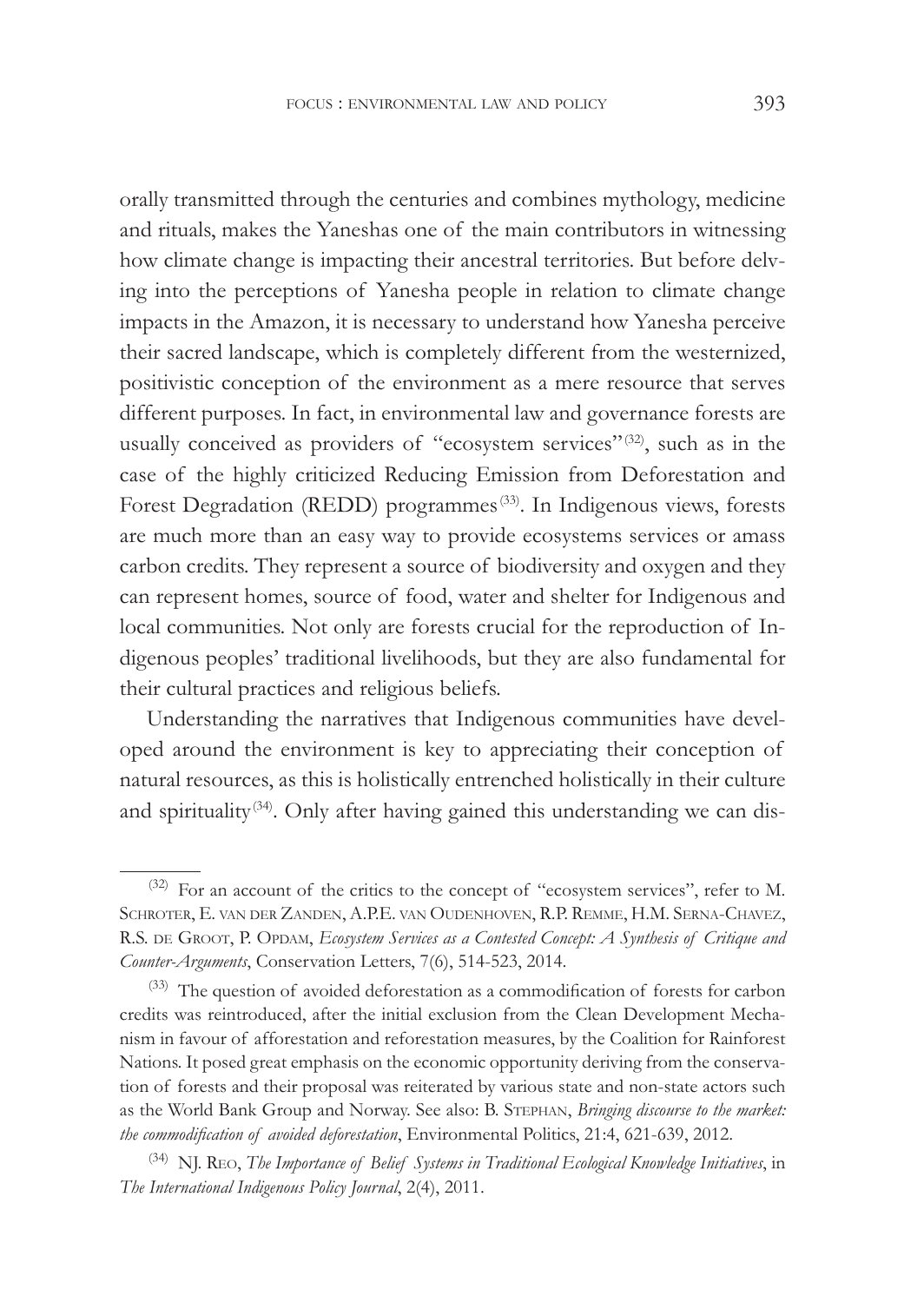cern the different threats that climate change poses for traditionally living communities.

Yaneshas perceive their ancestral lands in a holistic manner, whereas geographical space is understood as a continuum with human beings. For example, in Yanesha traditional medicine, plants that are used to cure illnesses and aches are considered far more than pharmacological objects<sup>(35)</sup>. They are deemed as hidden, invisible human beings embodied in the forms of plants since immemorial times. In Yanesha cosmology, humans were transformed due to the willing of the gods to serve human needs<sup>(36)</sup>. In this sense, human beings and plants are considered as different manifestations of life in a mutually reinforcing relationship $(37)$ . Therefore, the medicinal practices in Yanesha culture reflect the interconnection between plants, humans and diseases. These last are interpreted as a manifestation of an etiological agent which has caused the sickness, aimed at creating physical trouble to a specific person<sup>(38)</sup>.

Such deep interconnection with natural elements makes Yanesha's forest management well-known for being totally sustainable and respectful of the environment. This can be clearly explained if we consider that in Yanesha mythology the geographical space is interpreted as a "sacred landscape"<sup>(39)</sup>. The ancestral territories are embedded with historical and cultural significance, as the geographical space is where ancestors disappeared or hid, becoming natural elements such as mountains and rivers. The Yaneshas still conserve an extensive body of oral literature that narrates the or-

<sup>&</sup>lt;sup>(35)</sup> C. VALADEAU, J.ALBAN CASTILLO, M. SAUVAINC, A. FRANCIS LORES, G. BOURDY, *The* rainbow hurts my skin: Medicinal concepts and plants uses among the Yanesha (Amuesha), an Amazoni*an Peruvian ethnic group*, in *Journal of Ethnopharmacology*, 127, 2010, pp. 175-192.

<sup>&</sup>lt;sup>(36)</sup> F.S. GRANERO, *Writing history into the landscape: space, myth, and ritual in contemporary Amazonia*, in *American Ethnologist*, 25 (2), 1998, pp. 128-148.

<sup>&</sup>lt;sup>(37)</sup> C. VALADEAU, *Catégorisation des plantes et des entités étiologiques chez les Yanesha*, loc. cit.

<sup>&</sup>lt;sup>(38)</sup> C. VALADEAU, J.ALBAN CASTILLO, M. SAUVAINC, A. FRANCIS LORES, G. BOURDY, *The* rainbow hurts my skin: Medicinal concepts and plants uses among the Yanesha (Amuesha), an Amazo*nian Peruvian ethnic group*, loc. cit.

<sup>&</sup>lt;sup>(39)</sup> F.S. GRANERO, *Writing history into the landscape: space, myth, and ritual in contemporary* Amazonia, loc. cit.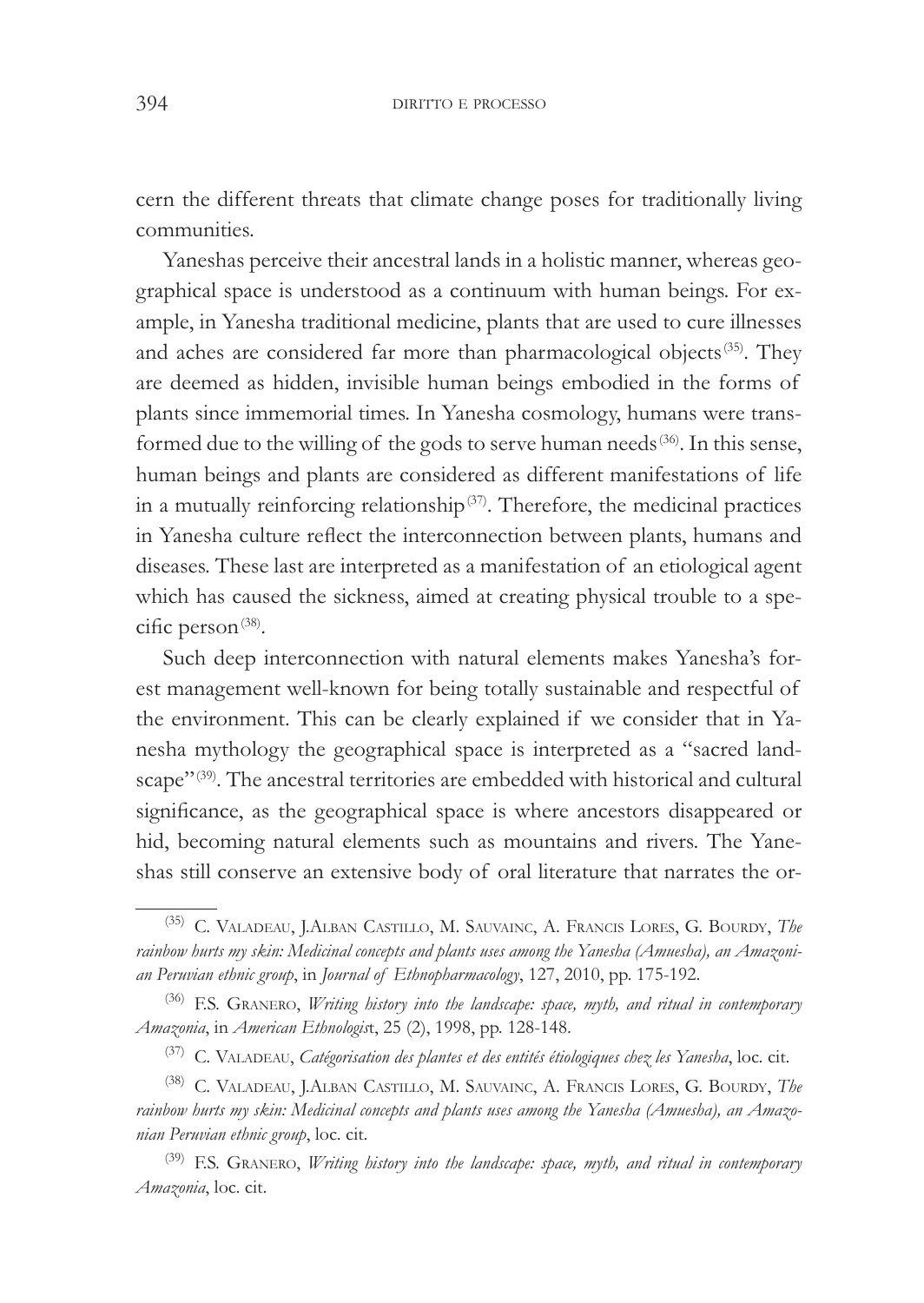igin of the natural landscapes. Such narratives have been documented in the above-mentioned documentary *RROMUEPATSRO: Mapeando el mundo histórico-cultural de los Yanesha*, *Perú*, and in other audio-visual productions distributed by the Instituto del Bien Común<sup>(40)</sup>.

Since the 1970s, thanks to Geographic Information System (GIS) technology, it has been possible to track and document the geographical sites that, according to the Yanesha mythology, were directly related to their powerful ancestors. For example, it is narrated that the Yanesha ancestor Yato' Pap hid inside a big mountain above the Paucartambo river. It is believed that from there, he still looks after his grandchildren, the shamans<sup>(41)</sup>. The mapping of the Yanesha territory evidenced the existence of more than 2000 geographical, historical and natural resources sites<sup>(42)</sup>. Such georeferencing demonstrates the importance of the landscape and ancestral territories in Yanesha culture. The collective memory of the Yaneshas contributes in renewing the importance of sacred ancestral territories through rituals, songs and narrations, as the traditional iconography is deeply embedded into the Amazonian and Andean landscapes.

This profound reverence for natural and geographical elements is reflected in the traditional management of forests and natural resources typical of the Yanesha people. When visiting the *chacras* ("fields") where Yanesha people grow cocoa, cotton, yuca and other plants, it is almost impossible to realize that the land has been modified by human actions. This is because the ancestral cultivation practices of the Yanesha prescribe a total respect for the natural environment without altering the landscape<sup> $(43)$ </sup>. This ancient way of producing food and other resources is nowadays defined as agrofor-

<sup>&</sup>lt;sup>(40)</sup> Instituto del Bien Común, *Where Our Ancestors Once Tread Mapping the Historical-Cultural Space of the Yanesha People*. A four-part film series, at ethnovisions.net.

 $(41)$  *Ibid.* 

<sup>&</sup>lt;sup>(42)</sup> R. CHASE SMITH, *Donde nuestros ancestros tal vez caminaron*, loc. cit.

<sup>(43)</sup> Visit Pro Naturaleza website for information on Yanesha traditional cultivations, at *pronaturaleza.org*, or watch the documentary *Producción de Cacao en Sistemas Agroforestales en Palcazu*, *Perú*, *youtube.com* for a documentary on the sustainable production of cocoa in Yanesha communities.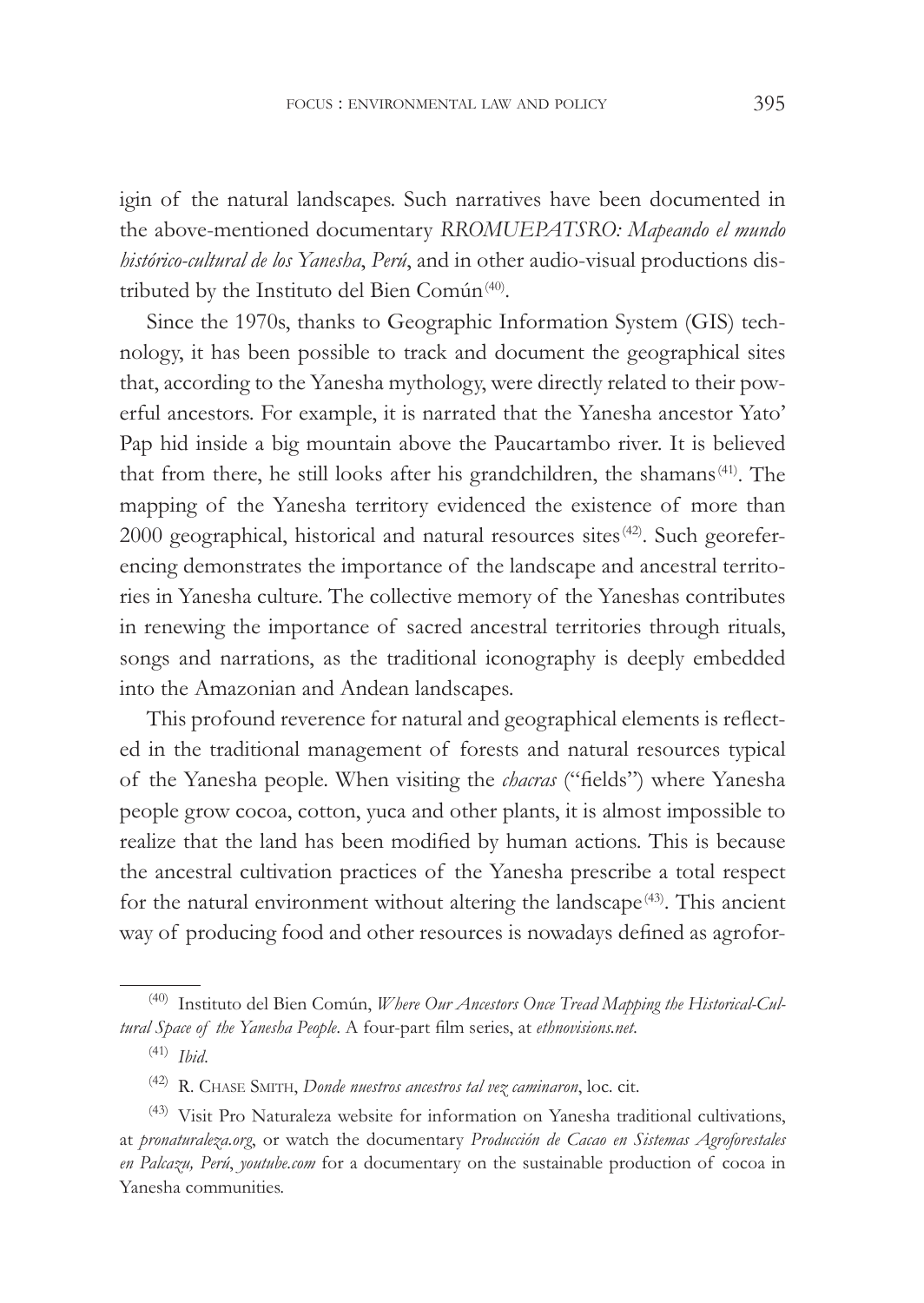estry(44), and it is being promoted in the Palcazu area to contrast the colonial practices of monoculture which have triggered soil degradation and high rates of deforestation<sup>(45)</sup>.

This complex system of ancient ecological knowledge and the profound relationship that Yanesha people have with their ancestral lands and territory is an element that constantly emerged during my visits to the communities. But if, on the one hand, it is important to promote and encourage ancestral Indigenous practices that contribute to the enhancement of environmental conservation, on the other hand we should be aware of the threats that are endangering the survival of such ancient traditions. Climate change can be considered one such threat, especially for Indigenous communities living in Peru. Therefore, it is important to document the current climate change impacts in the communities. The next section is dedicated to such documentation in traditionally living Yanesha Indigenous communities.

#### 4. — *Climate change in the Palcazu: implications for Yanesha communities.*

My field research aimed at investigating which impacts of climate change are significant for Yanesha communities, and how they are perceiving such changes from their unique TK perspective<sup>(46)</sup>. The impacts and implications of climate change constitute a manifestation of environmental injustice, because, as demonstrated in the previous section, their lifestyle and livelihoods are environmentally sustainable. In fact, the Yaneshas did not significantly contribute to global greenhouse gas emissions, whilst they are suffering the repercussions of climate change consequences which have negative implications for their everyday life.

<sup>&</sup>lt;sup>(44)</sup> R. MILLER, P.K. NAIR, *Indigenous Agroforestry Systems in Amazonia*: From Prehistory to *Today*, in *Agroforestry Systems*, 66, 2006.

 $(45)$  For a full account on the deforestation and colonial practices in the Palcazu: Ministerio del Ambiente del Peru, *Análisis económico de las actividades causantes de la deforestación en* Pichis-Palcazú, 2011.

<sup>(46)</sup> Please refer back to the "Fieldwork methodology" section.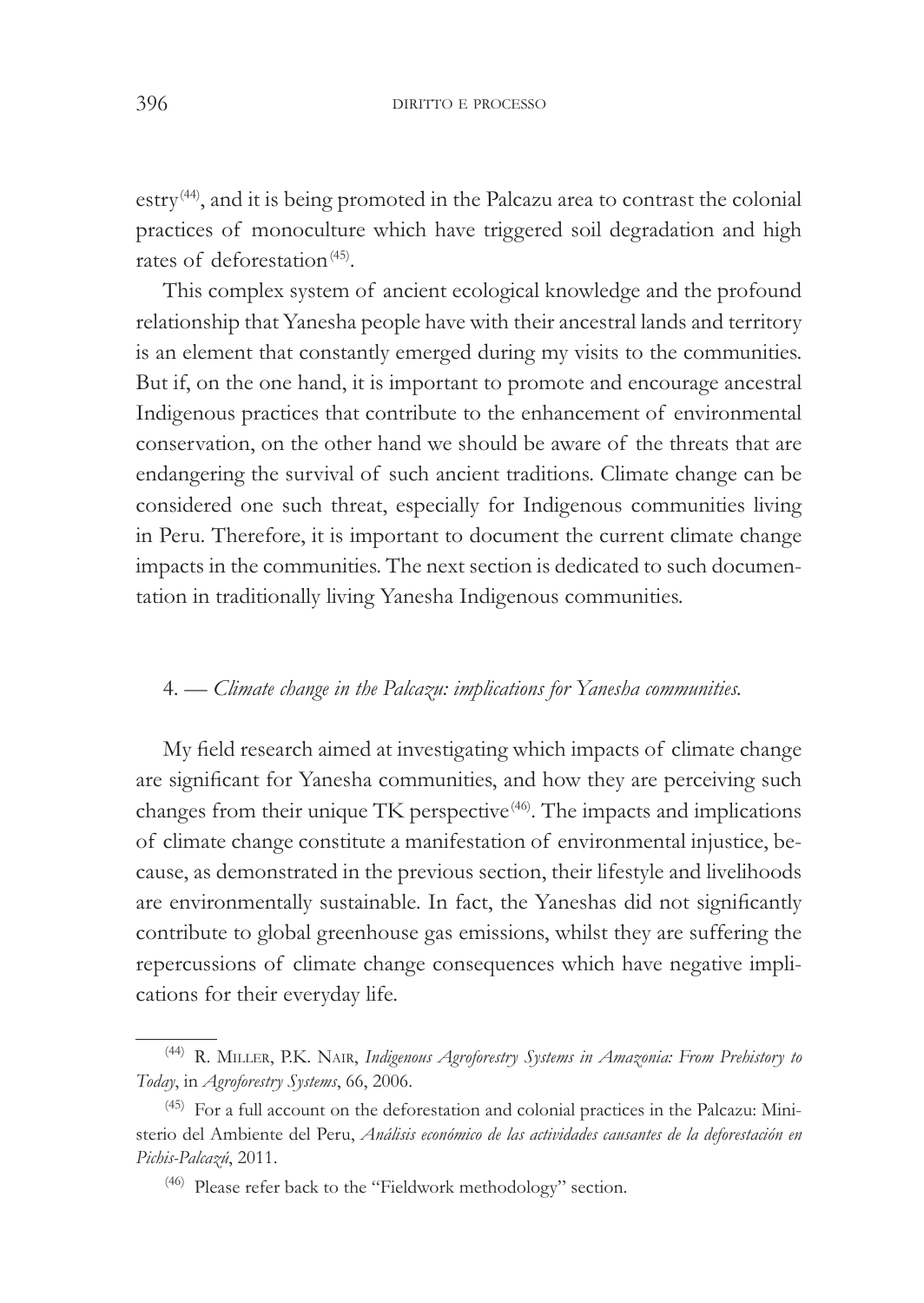In the general context, Peru is one of the world's most affected countries in terms of climate change effects: 67% of its environmental disasters are related to its impacts<sup>(47)</sup>. In the first half of 2017, floods and mudslides left a toll of 28,784 victims, 38,382 homes destroyed, and 43,718 hectares of lost crops<sup>(48)</sup>. Peru is globally ranked as the third country at risk of climate change disasters and second in the Latin American ranking<sup>(49)</sup>. In addition, it is the South American country that experiences the highest level of water scarcity: 70% of its population resides in the desertic coastal region where only  $2\%$  of water is found<sup>(50)</sup>. In this area, the river runoff is crucial and it is due to the Andes' yearly glacial melt<sup>(51)</sup>. Moreover, Peru is characterized by very high rates of socioenvironmental conflicts, that would likely be mutually reinforced by the climate change impacts described<sup>(52)</sup>. Out of the 169 conflicts reported in December 2017, 120 were of socio-environmental nature<sup>(53)</sup>. For example, in the areas of Challhuahuacho, Haquira, and Mara a state of emergency has been declared since August 2017<sup>(54)</sup>. Climate change effects are likely to exacerbate this kind of conflicts and those related to the lack of natural resources.

In terms of forests, Peru is the country with the largest area occupied by the Amazon forest after Brazil. But large areas of forest are threatened by ongoing deforestation and soil degradation: in the years 2001-2016, almost 2 million of hectares were lost<sup>(55)</sup>, with the most affected area m being Ucay-

(51) *Idem.* 

<sup>(47)</sup> See generally Peruvian Ministry of the Environment website at *minam.gob.pe*.

<sup>&</sup>lt;sup>(48)</sup> P. JACQUELIN-ANDERSEN, *The Indigenous World 2018*, International Work Group for Indigenous Affairs, Copenhagen, 2018, p. 166.

<sup>&</sup>lt;sup>(49)</sup> N. BROOKS, W. NEIL ADGER, *Country level risk measures of climate-related natural disasters* and implications for adaptation to climate change, Tyndall Centre for Climate Change Research, Working Paper 26, January 2003.

<sup>&</sup>lt;sup>(50)</sup> *Ibid.* 

<sup>&</sup>lt;sup>(52)</sup> Defensoría del Pueblo. Reporte de Conflictos Sociales No. 168, 2018.

<sup>&</sup>lt;sup>(53)</sup> P. JACQUELIN-ANDERSEN, *The Indigenous World 2018*, loc. cit.

<sup>&</sup>lt;sup>(54)</sup> *Ibid.* 

<sup>&</sup>lt;sup>(55)</sup> See generally: Peruvian Ministry of the Environment website at *bosques.gob.pe*.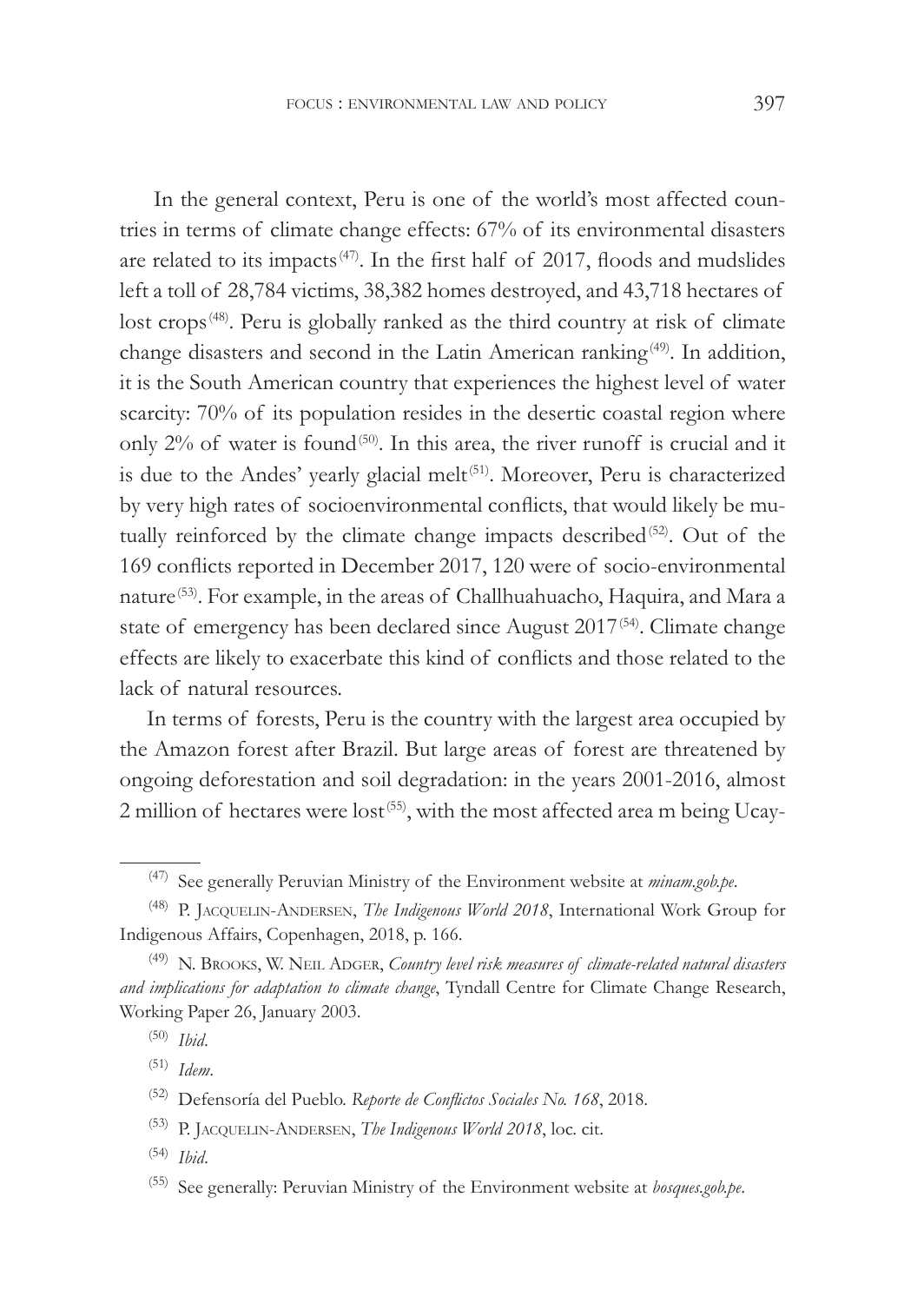398 DIRITTO E PROCESSO

ali(56). Forests in Peru are also devastated by illegal mining, which provokes deforestation and mercury contamination in the soils<sup>(57)</sup>. Deforestation is one of the leading causes of climate change and if its trends remain unaltered, the consequences will be devastating for both people and the environment.

This section witnesses how climate change is impacting Yanesha communities living in the Amazon forest with data collected on field. During my stay in the Peruvian amazon, I have visited 9 communities and completed a total of 12 interviews – although I prefer to refer to them as "dialogues" – with Yanesha representatives. I was concerned with understanding how communities are coping with climate change and if the government is interested in helping them in the adaptation process.

The dialogues, as outlined in the methodology section, resulted in a free and relaxed process, and I was happy to listen to all they felt comfortable in sharing with me. However, throughout our dialogues I followed a specific pattern based on the following list of questions<sup> $(58)$ </sup>: 1) Is your community perceiving a change in the climate? If yes, since when?; 2) What are the consequences of these changes in your community's life?; 3) Is the quantity of the food you can produce decreasing? 4) Have you registered an increase in the mortality of animals?; 5) Have you registered an increase in illnesses?; 6) How is the community adapting to climate change?; 7) Is the government or the region helping your community?

Each Yanesha representative interviewed has affirmed that the climate and the meteorological conditions have consistently changed in the last ten years. They do not have knowledge about the causes that led to this increase in temperature, but they have a very clear perception of the changes that are occurring in their territories. Their traditional livelihoods are deeply dependent on the regularity of seasons since they rely on agriculture, fishing and breeding.

<sup>&</sup>lt;sup>(56)</sup> P. JACQUELIN-ANDERSEN, *The Indigenous World 2018*, cit., p. 168.

<sup>&</sup>lt;sup>(57)</sup> Y. SIERRA PRAELI, *Deforestación por minería ilegal alcanza niveles históricos en Perú*, February 2019, available at *es.mongabay.com*.

<sup>(58)</sup> Transcriptions of the interviews are found in G. GIACOMINI, *Indigenous peoples and climate change: addressing environmental injustice, cit.*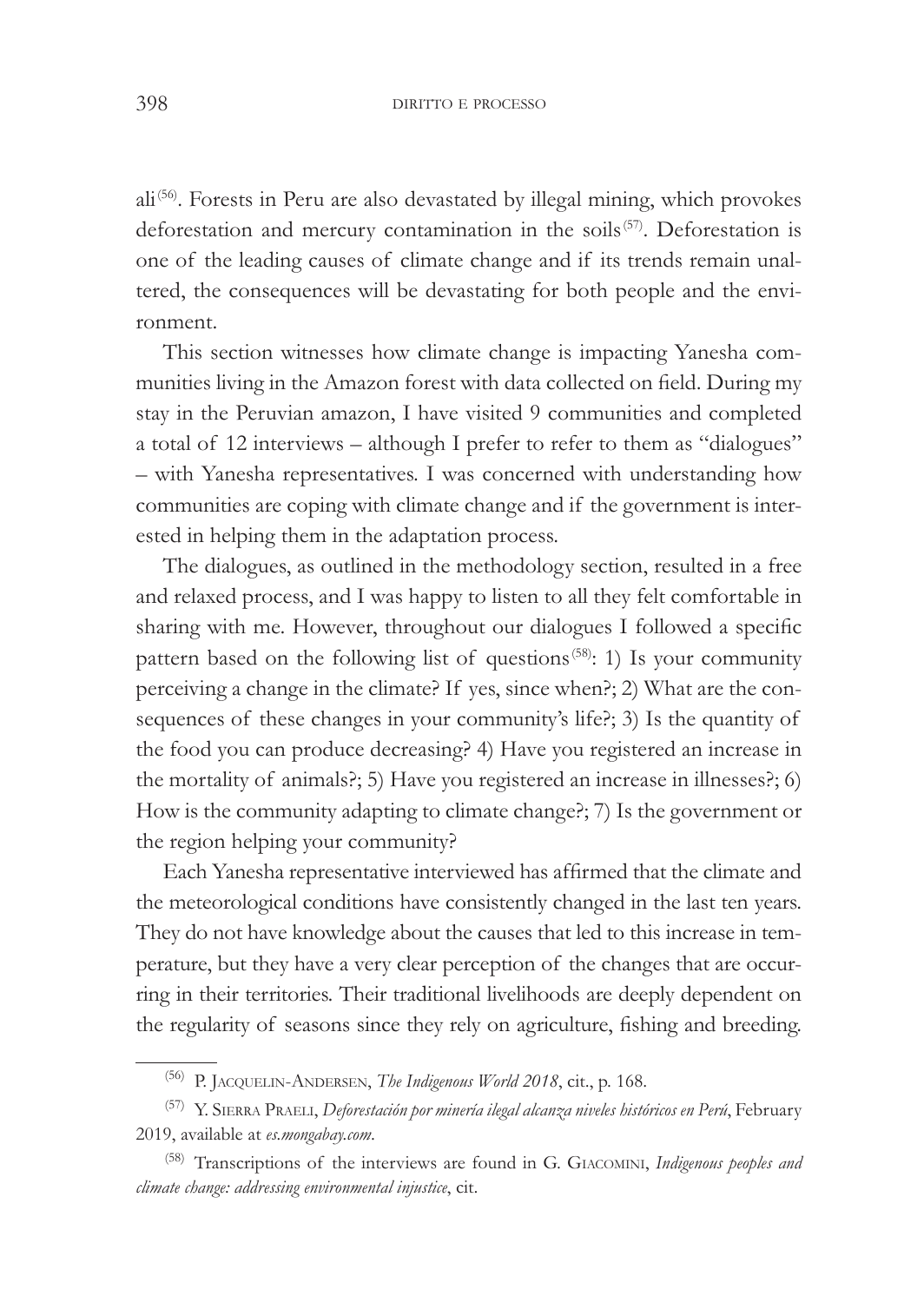Native communities have a clear perception of the changes that are occurring in seasonal patterns, frequency of rain and daytime temperature.

The first effect that they perceive is the increase in temperature during the warm season. They have affirmed that the sun is burning their skins and it is impossible to work in their *chacras* after  $11<sup>am</sup>$  – while before it was not like this, they could work all day without problems. The diminution of hours worked in the *chacras* has a direct consequence on the production of food, which, of course, is decreasing.

The second climate modification that they perceive is the changing in the rainfall pattern, which causes abrupt temperature changes. They affirmed that when it rains it becomes suddenly cold and people in their communities – especially children – have been suffering many diseases such as high temperature, cough, diarrhoea and cold. They affirmed that before it was not like this and they could better control the appearance of these illnesses. Also, the changes in temperature have been causing illness and death among their livestock which, in turn, has led to a decrease of the food available (mainly poultry and eggs). The increased rainfall causes major troubles in an area that is normally afflicted by floods in the raining season-normally, when rivers grow, it can become impossible to use the road, as it would be flooded; as a result, the area cannot be accessed from Iscozacin or other villages. Their cultivations often get rotten or develop illnesses because of the excessive rain, leading to a further decrease of the food stocks and of the cotton plants available.

Finally, several Yanesha representatives have reported a change in the socalled *indicadores* (indicators). In the Palcazu area and, in general, in the areas where Yanesha communities live, the consideration of seasonal indicators is important when tracking current environmental changes. The characteristics of the different seasons were, until recently, easily acknowledged by the Yaneshas. The two main seasons traditionally recognized in the annual cycle are the dry season (*charo*) and raining season (*huapo*)<sup>(59)</sup>. However, the

<sup>&</sup>lt;sup>(59)</sup> C. VALADEAU, *Cambio ambiental y chamanización de las nuevas prácticas religiosas entre los \iQHVKDSLHGHPRQWHSHUXDQR*, [En línea], 47 (3) | 2018, in *%XOOHWLQGHO·,QVWLWXW)UDQoDLVG·eWXGHV Andines*, 2018.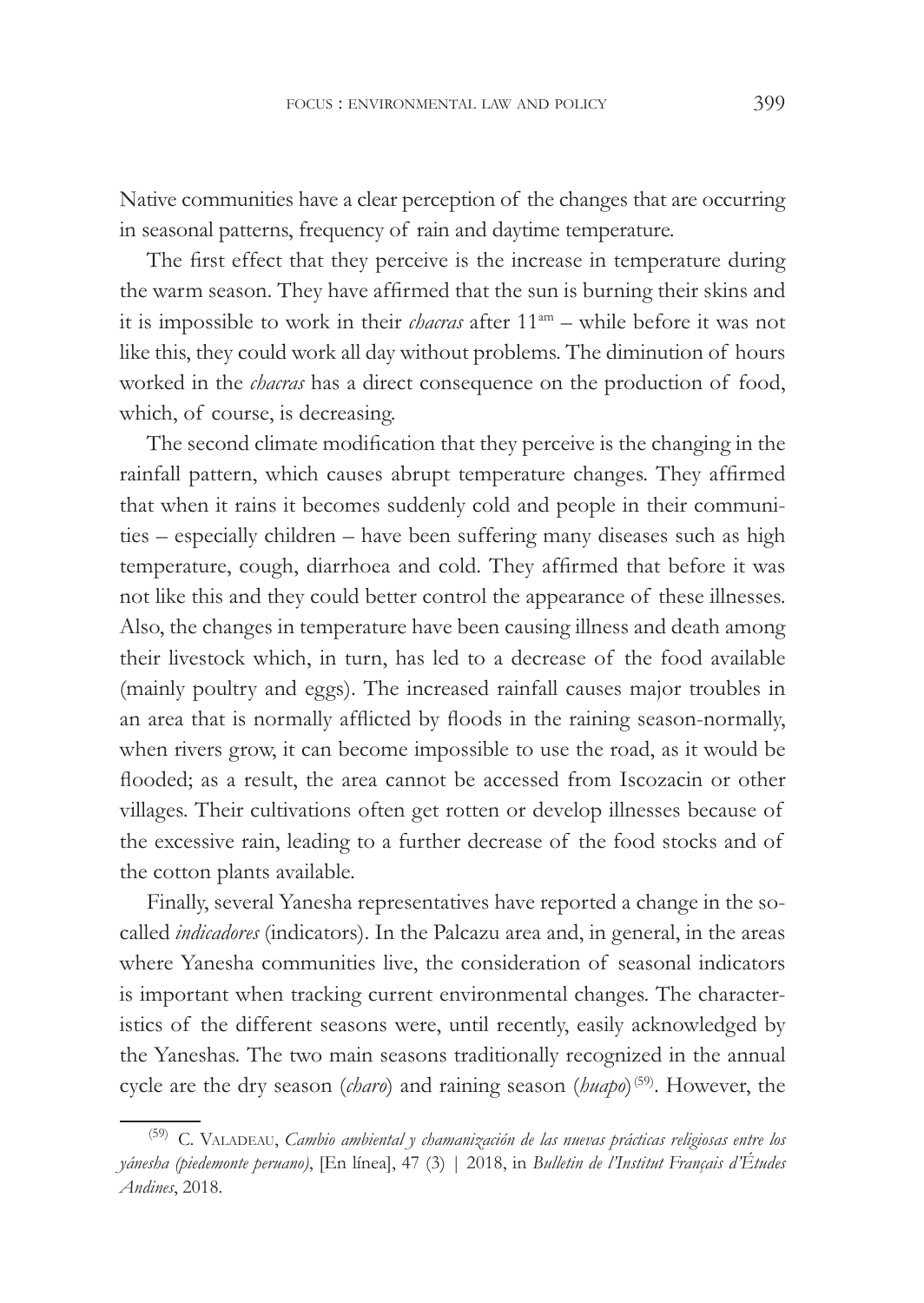seasons and the meteorological events are no longer respecting the traditional patterns, while the *indicadores* that determined the different productive activities in the Yanesha communities are changing as well. The indicators are, for example, the singing of certain birds which normally announce the beginning of the dry season, or the animal sounds from the forest which mark the right time for hunting. Such indicators are nowadays not working like before. According to the Yaneshas, it is like the animals are not behaving according to the meteorological seasons<sup>(60)</sup>.

In another part of our conversation, I asked how communities are coping with these changes. Some representatives answered me that they are selecting the plants that better survive the rain, isolating those that caught some illnesses, burying them in deep holes in the ground. Buenos Aires community is currently restoring traditional aquaculture in order to have better access to food.

All people interviewed have affirmed that nobody from the government or the region is helping them to face these changes. Chirapaq, they told, is the only organization that is helping them through small development projects. However, they expressed that there is an ongoing governmental conservation project in the area, which involves them directly. The Forest Programme of the Ministry of the Environment (MINAM) is operative in the Oxapampa province and the Palcazu area since July 2017<sup>(61)</sup>. The programme aims at conserving forests through the direct involvement of Yanesha Indigenous communities. A total of 293 families located in Alto Iscozacin, Buenos Aires, Santa Rosa de Pichanaz, Shiringamazu y Santa Rosa de Chuchurras are receiving economic incentives (67.800 soles in 2017) for the conservation of 6,780 hectares of forest – which makes 10 soles (around 2 pounds) for an hectare<sup> $(62)$ </sup>. This lack of fair compensation has been criticised by some the Yanesha representatives I interviewed. Although

<sup>&</sup>lt;sup>(60)</sup> *Ibid.* 

<sup>(61)</sup> See Peruvian Forest Programme in Oxapampa Province, available at MINAM website: bosques.gob.pe.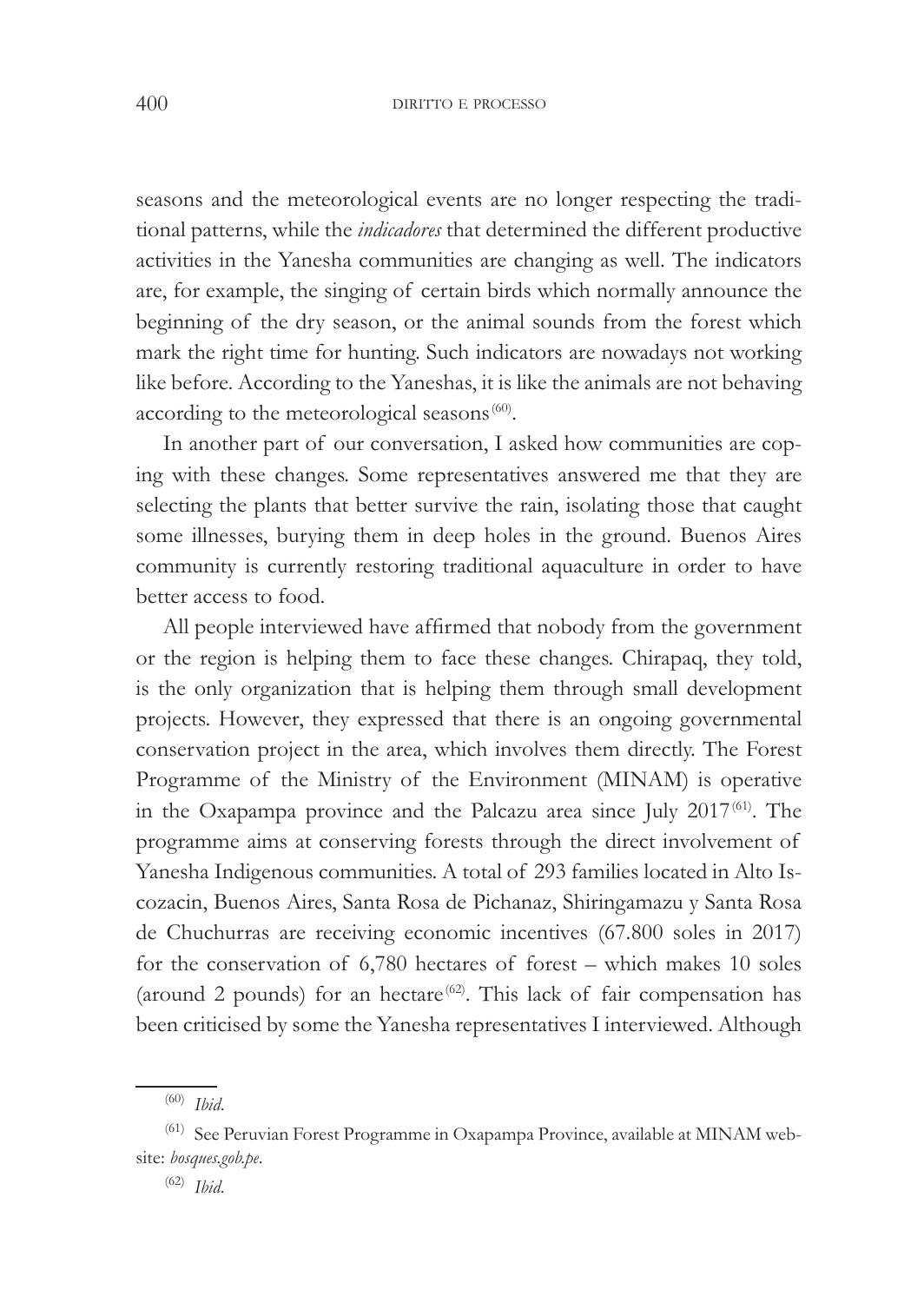the conservation of the forests, respect for nature and preservation of biodiversity is inherent to their culture, some representatives of the Yanesha communities believe that the economic compensation is not adequate<sup>(63)</sup>. In fact, the colonization of the area that occurred after the construction of the road and the contact with villages such as Iscozacin, has brought them new necessities that did not exist before, like buying sugar, salt and clothes. Availability of money is becoming nowadays essential in Yanesha communities, but there are very few opportunities for them to gain it.

The Yanesha people case is not isolated. On the contrary, many Indigenous peoples all over the world, from Antarctica to Australia, are being negatively impacted by climate change. In the worst-case scenario, traditionally living communities are at risk of loss and culture and identity, relocation and food scarcity due to the permanent modification of the environmental conditions<sup>(64)</sup>. The next section interprets this phenomenon in the light of a justice perspective, with the ultimate aim of advancing a possible solution based on participatory and inclusive governance built on a non-anthropological conception of environmental law.

### 5. — *Discussion: decolonizing Indigenous participatory rights in climate governance*.

In light of the considerations expressed in the previous sections, Indigenous peoples are increasingly being recognized by international and national law and institutions as extremely vulnerable to climate change impacts, even

<sup>(63)</sup> Such compensation is yearly around 10 Peruvian soles for each hectare of forest.

<sup>(64)</sup> International and national climate litigation cases are progressively being brought by Indigenous peoples before tribunals under these premises. See also: IACmHR. *The Arc*tic Athabaskan Council, Petition to the Inter-American Commission on Human Rights Seeking Relief *from Violations of the Rights of Arctic Athabaskan Peoples Resulting from Rapid Arctic Warming* and Melting Caused by Emissions of Black Carbon by Canada, 2018; Petition To The Inter-American Commission on Human Rights Seeking Relief From Violations Resulting from Global Warming Caused By Acts and Omissions of the United States, 2005; Un Human Rights Committee, *Petition of* Torres Strait Islanders to the United Nations Human Rights Committee Alleging Violations Stemming *from Australia's Inaction on Climate Change, 2019.*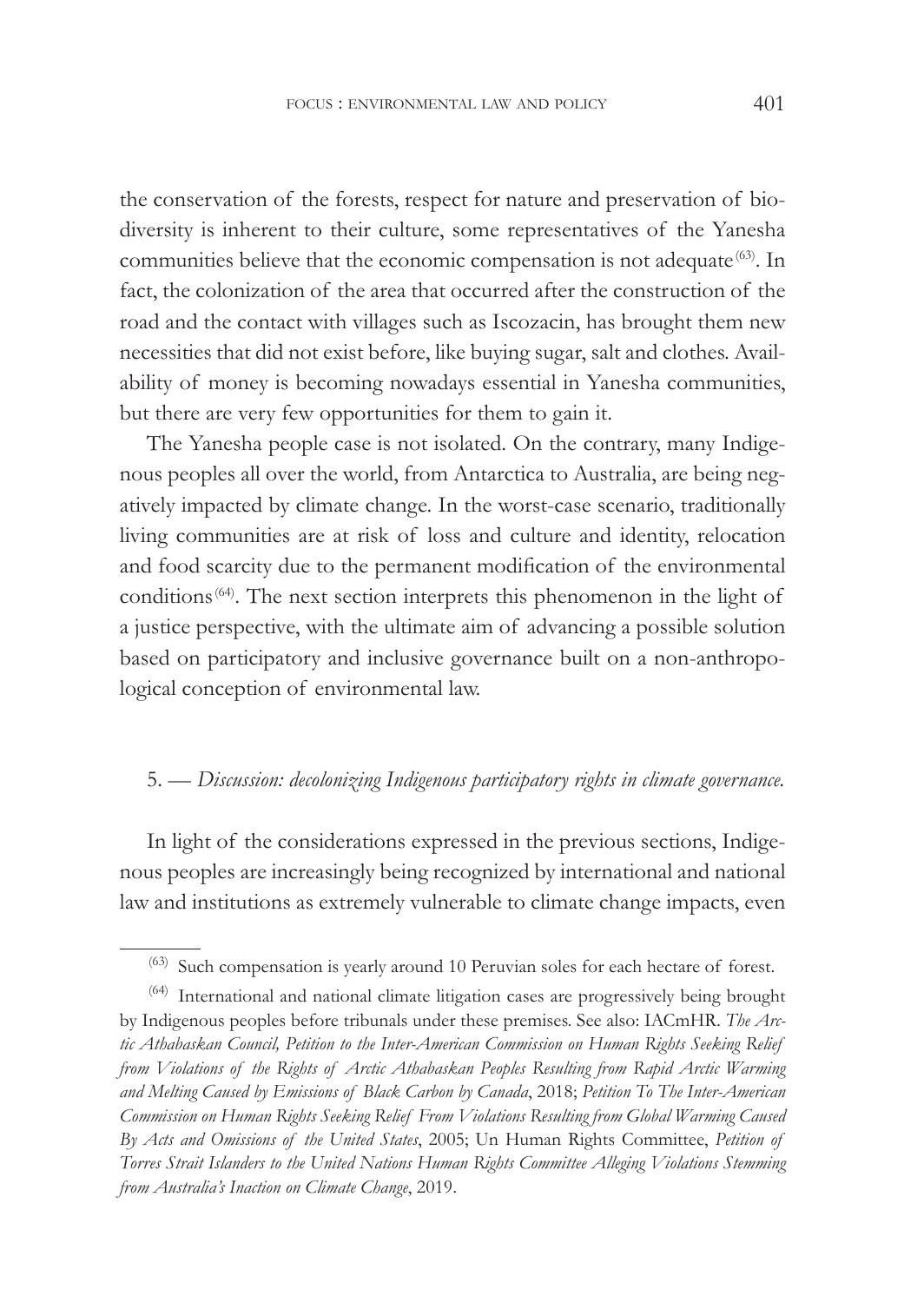though they contributed in a limited manner to global greenhouse gas emissions<sup>(65)</sup>. This vulnerability is due to a variety of particular conditions that draw upon the characteristics of Indigenous peoples' traditional livelihoods such as their special connection and dependence on natural resources<sup>(66)</sup>. In relation to climate change, vulnerability is generally understood as an integrated manner that not only takes into account environmental and geographical hazards, but also economic, social and cultural impacts  ${}^{(67)}$ .

According to the Intergovernmental Panel on Climate Change (IPPC), «[v]ulnerability refers to the propensity of exposed elements such as human beings, their livelihoods, and assets to suffer adverse effects when impacted by hazardous events»<sup>(68)</sup>. Thus, in considering the physical realities of climate change, we should also rely on the characteristics of the system exposed in order to determine the vulnerability of the people who inhabit such system. In the case here represented, the Yanesha people can be considered vulnerable since climate change is altering at a fast pace the delicate ecosystem of the Amazon, on which they rely for their livelihood.

In addition, as demonstrated in this paper, Indigenous peoples' traditional livelihoods, employment and subsistence are based on the preservation of forests and related natural resources<sup>(69)</sup>.

<sup>(67)</sup> World Food Programme, *Vulnerability Analysis and Mapping: A Tentative Methodology*, 2004, at: *proventionconsortium.org.* 

(68) O.D. CARDONA, M.K. VAN AALST, J.M. BIRKMANN, G. FORDHAM, R. MCGREGOR, R.S. PEREZ, E. PULWARTY, L.F. SCHIPPER, B.T. SINH, *Determinants of risk: exposure and vulnerability*, in *Managing the Risks of Extreme Events and Disasters to Advance Climate Change Adaptation*, IPCC, 2012; C.B. FIELD, V. BARROS, T.F. STOCKER, D. QIN, D.J. DOKKEN, K.L. EBI, M.D. MASTRANDREA, K.J. MACH, G.-K. PLATTNER, S.K. ALLEN, M. TIGNOR, P.M. MIDGLEY (eds.), *A* Special Report of Working Groups I and II of the Intergovernmental Panel on Climate Change (IPCC), Cambridge University Press, Cambridge, UK – New York, NY, USA, 2012, pp. 65-108.

 $(69)$  Over 1.6 billion – including more than 2000 indigenous cultures – are dependent on forests for their survivals. See Sustainable Development Goals website, available at sus $tainable development.un.org.$ 

<sup>&</sup>lt;sup>(65)</sup> United Nations Permanent Forum on Indigenous Issues: *Backgrounder: Climate change and indigenous peoples*, UNPFII, at *un.org*.

<sup>(66)</sup> R. MEARNS, A. NORTON (eds.). Social dimensions of climate change: equity and vulnerability in a warming world, New Frontiers of Social Policy, Washington DC, World Bank, 2010, pp. 1-44.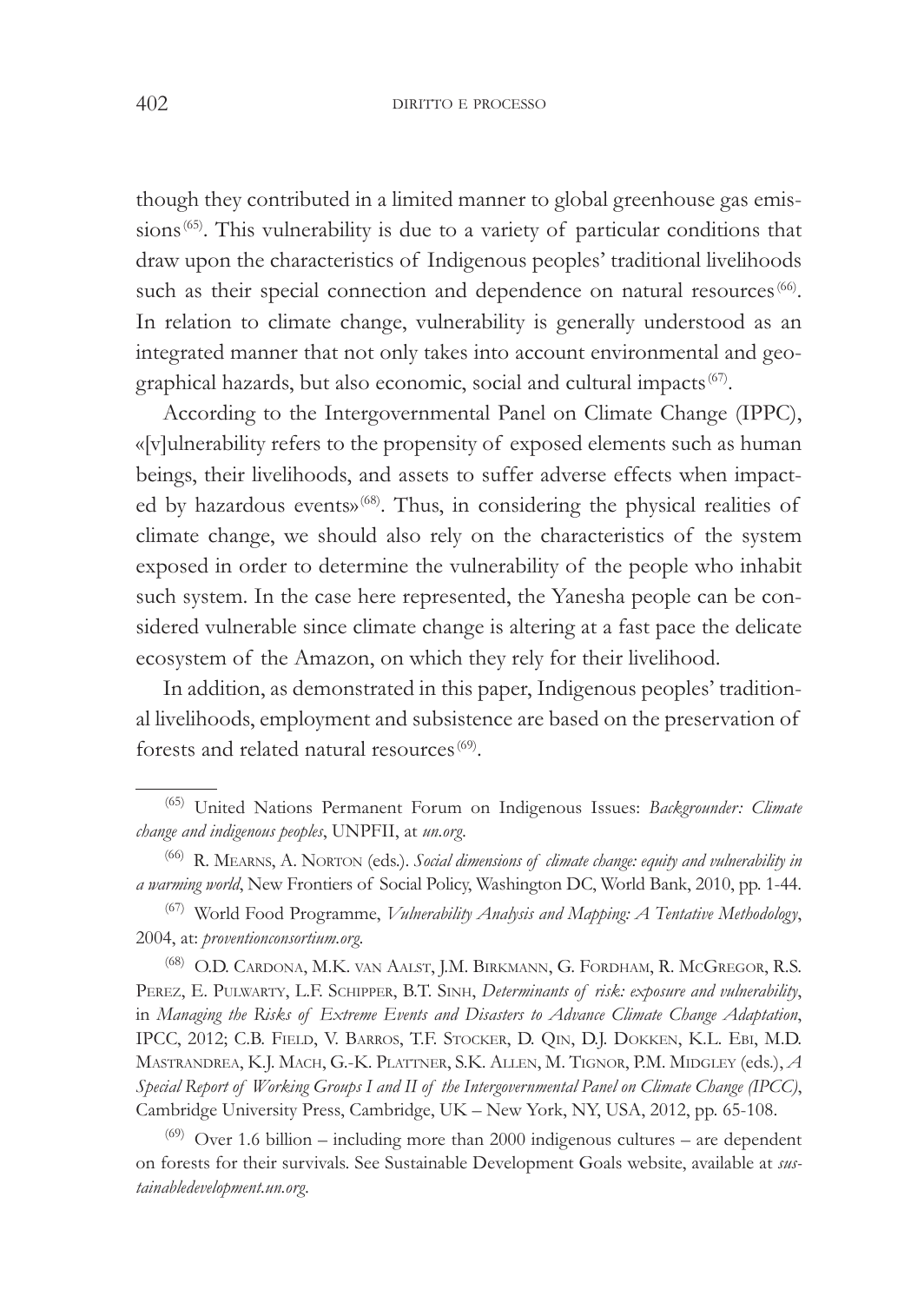In the case of the Yanesha people the fieldwork has evidenced that, despite they are engaging in a forest conservation project established by the government, at present they are not receiving any aid to cope with the impacts of climate change that are affecting their lives. This constitutes a relevant example of climate injustice because: on the one hand their TK is considered useful for conservation of forests which, in turns, helps Peru reaching its climate goals, on the other hand, the necessities of the Yanesha people are ignored by governmental institutions, which leaves them to deal with adaptation and mitigation strategies.

If governments tend to rely on Indigenous TK, this does not automatically translate into a valid recognition of the interlinkage between the environment and Indigenous identity – despite the acknowledgement made by international instruments such as the Convention on Biological Diversity (CBD) and the United Nations Declaration on the Rights of Indigenous Peoples (UNDRIP). The special, intimate connection between Indigenous peoples and the environment has been largely ignored in the United Nations Framework Convention on Climate Change (UNFCCC) processes<sup>(70)</sup>. Indigenous views and claims have been barely considered in the shaping of international climate change agreements. One need only to think about the indifference within international fora of the statements made in the Anchorage Declaration, the outcome document of the Indigenous Peoples Global Summit on Climate Change<sup>(71)</sup>. Similarly, no international treaty recognizes the importance of the respect for Mother Nature that, for Indigenous peoples, should be at the centre of environmental policies<sup>(72)</sup>.

 $(70)$  *Ihid.* 

<sup>&</sup>lt;sup>(71)</sup> Indigenous Peoples Global Summit on Climate Change, *The Anchorage Declaration*, 24 April 2009, at *unfccc.int*.

 $(72)$  The Anchorage Declaration, adopted at the 2009 Indigenous Summit on Climate Change, contains an appeal to «an immediate end to the destruction and desecration of the elements of life». They also called for a drastic reduction in the emissions (45% compared to the 1990 levels by 2020, and 95% by 2050), and also to recognize the importance of traditional knowledge in the global fight against climate change. Indigenous peoples also called for the instauration of better participation mechanisms in the decision-making bodies of the UNFCCC and for the cease of "false solutions" to climate change that are nega-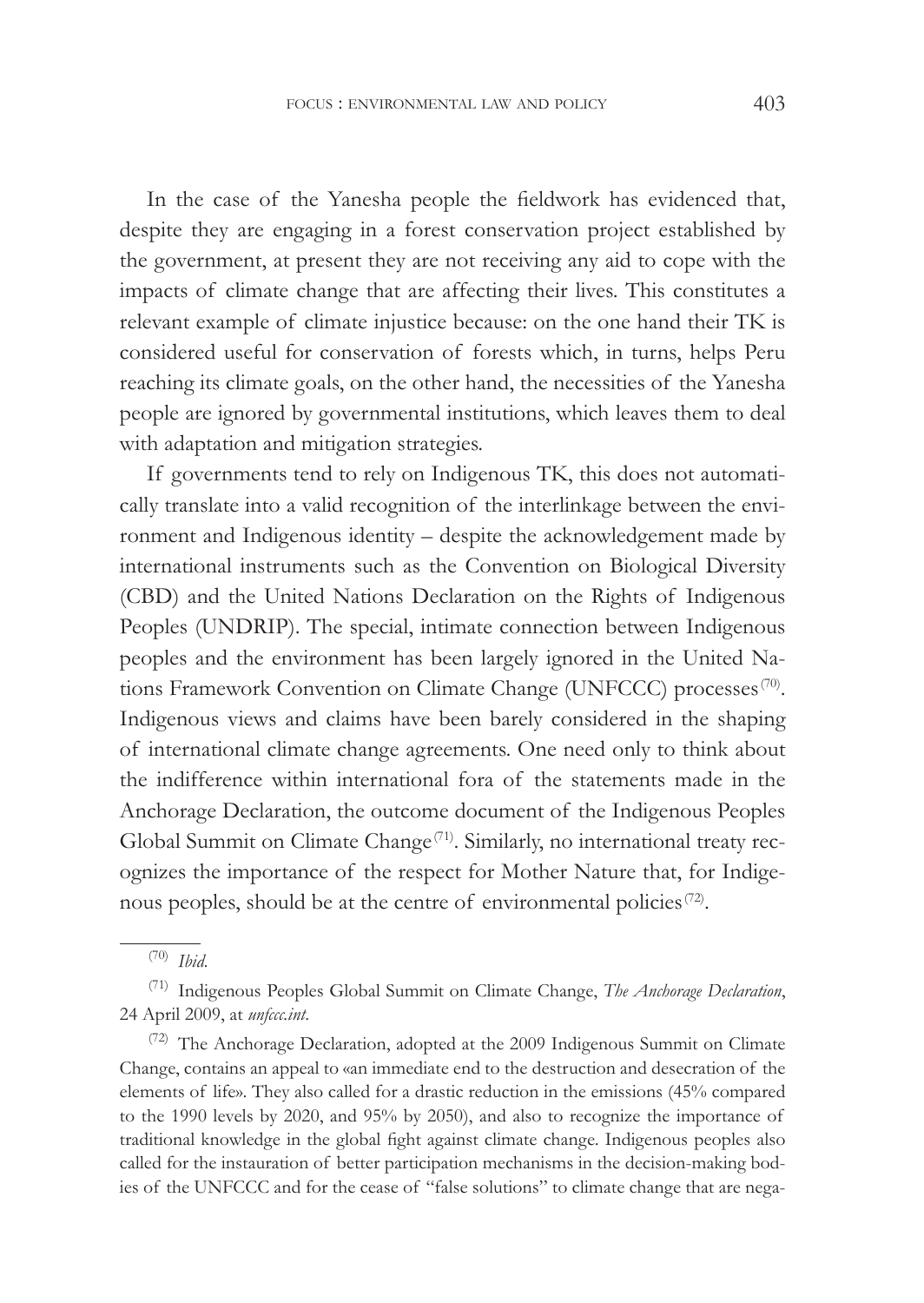The inadequate recognition of the relationship between environment and human capabilities, the perpetration of ecosystems destruction and the related consequences on Indigenous peoples' lives, together with the lack of participation of native communities in climate change governance, are at the core of climate justice issues. The development of a theory of climate justice should then take into consideration the recognition, participation and cooperation with Indigenous peoples and other groups as fundamental to achieve a true global climate governance. The double-sided consideration of Indigenous peoples in climate governance, both as vulnerable collectivities and as holders of valuable TK, should foster practises of democratic and inclusive participation. A theory of climate justice should follow principles of equity in distributing the burdens of climate change adaptation and mitigation costs, freedom of peoples to make choices that maximize their capabilities, rebuilding the damaged historical relationship between global North and South and social and political processes of recognition and participation<sup>(73)</sup>.

At a first glance, it may appear as a positive fact that Indigenous TK, essential in biodiversity conservation, is increasingly being recognized as a key to combat climate change. Native communities' culture, beliefs and religion are indeed deemed relevant factors in environmental protection and therefore could extensively contribute in the development of adaptation strategies. The Paris Agreement<sup>(74)</sup> and the Cancun Agreement<sup>(75)</sup> recognize the importance of TK systems, customary law and beliefs, which are deeply embedded and connected to the natural environment.

Indigenous ways to interact with the ecosystems are unique and they could provide an important added value to climate mitigation. The IPCC has recognised this aspect in its Fifth assessment report, which states that

tively impacting their rights, such as agrofuels and market-based mechanism. See generally: Indigenous Peoples' Global Summit on Climate Change, *The Anchorage Declaration*, 2009.

<sup>&</sup>lt;sup>(73)</sup> R.E. DUNLAP, R. BRULLE, *Climate Change and Society: Sociological Perspectives*, Oxford University Press, 2015, pp. 127-163.

<sup>(74)</sup> Paris Agreement, Article 5.

<sup>(75)</sup> Cancun Agreement, Article 12.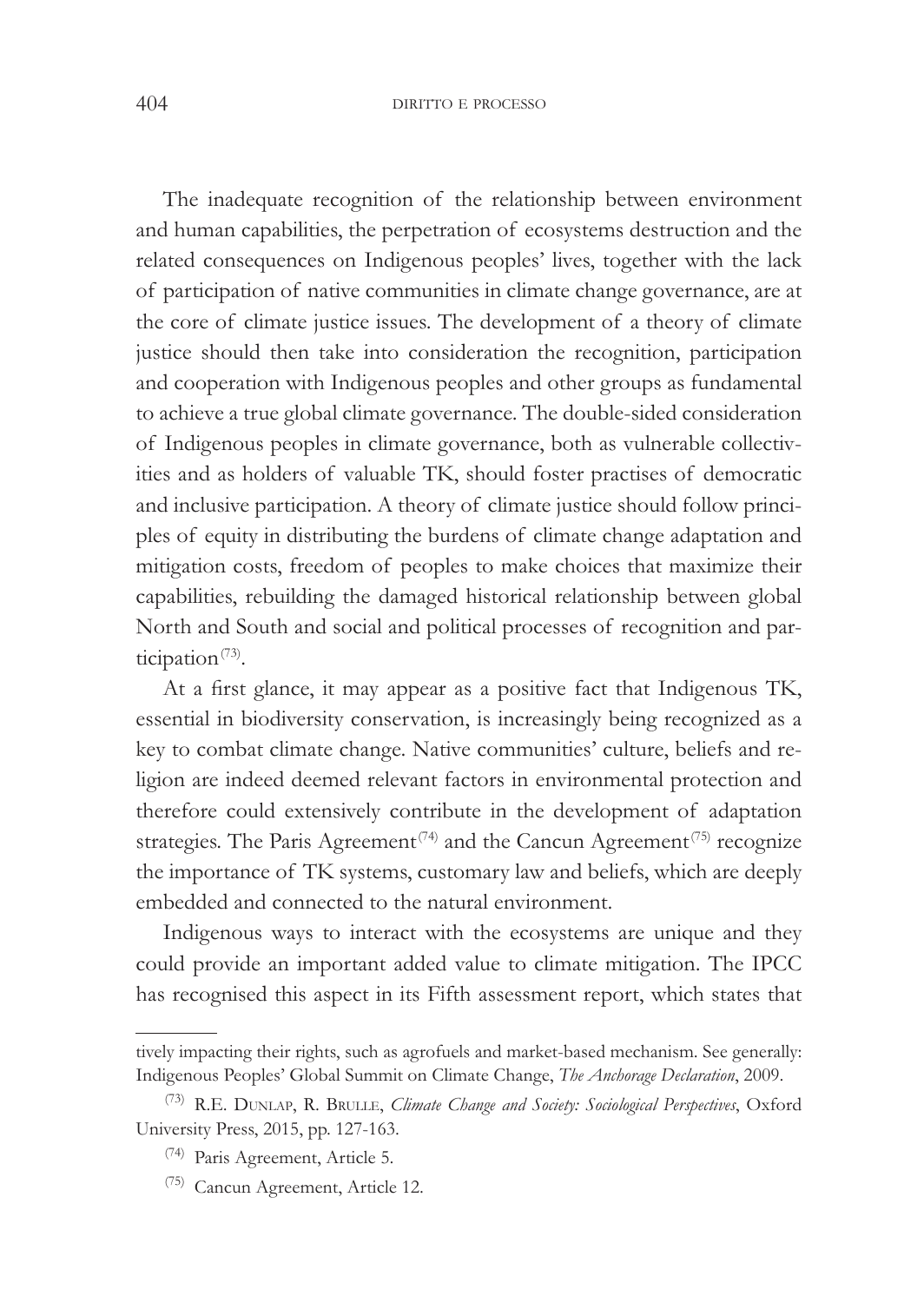«Indigenous, local, and traditional forms of knowledge are a major resource for adapting to climate change (…). Natural resource dependent communities, including Indigenous peoples, have a long history of adapting to highly variable and changing social and ecological conditions»<sup>(76)</sup>.

At the moment, Indigenous initiatives for climate change adaptation and biodiversity conservation are being implemented at the national level in a variety of countries, demonstrating that native communities play an essential part in sustainable agricultural practices, food security and inclusive development, such as in the case of the conservation project in the Yanesha reserve(77) .

In addition, preservation of Indigenous TK systems is considered essential because of its positive contribution to sustainable development, since Indigenous communities generally rely on sustainable and traditional management of resources and ecosystems<sup>(78)</sup>. Sustainable harvesting, traditional livestock keeping and fishing, gathering and collecting of fruit and natural medicines are able to minimize the emissions while simultaneously conserving biodiversity<sup>(79)</sup>. Furthermore, it has been proved that granting the

 $(77)$  For example, biodiversity conservation and climate adaptation initiatives are being implemented in the Peruvian Andes where Quechua communities are managing the Potato Park aimed at restoring the region potatoes biodiversity, following their customary laws and knowledge. In South Africa, in 2008, traditional livestock keepers, adopted the Declaration of Livestock Keepers Rights, which recognises the importance of biodiversity conservation for the sustainable use of traditional breeds. Traditional knowledge helped to prevent an environmental disaster in 2004, when Moken people in Myanmar recognized the signs of an incoming tsunami and moved their village to a higher ground, avoiding death. See generally: B. TOBIN, *Bridging the Nagoya Compliance Gap: the Fundamental Role of Customary Law* in the Protection of Indigenous Peoples' Resources and Knowledge Rights, 9/2 Law, Environment and Development Journal, 2013.

<sup>(78)</sup> ILO, Indigenous peoples and climate change: from victims to change agents through decent work, International Labour Office, Gender, Equality and Diversity Branch, Geneva, 2017, pp. 23-29.

(79) *Ibid.* 

 $^{(76)}$ J. FORD, L. CAMERON, J. RUBIS, M. MAILLET, D. NAKASHIMA, A. WILLOX, T. PEARCE, Including Indigenous Knowledge and Experience in IPCC Assessment Reports, in Nature Climate Change 6, No. 4, 2016, pp. 349-353.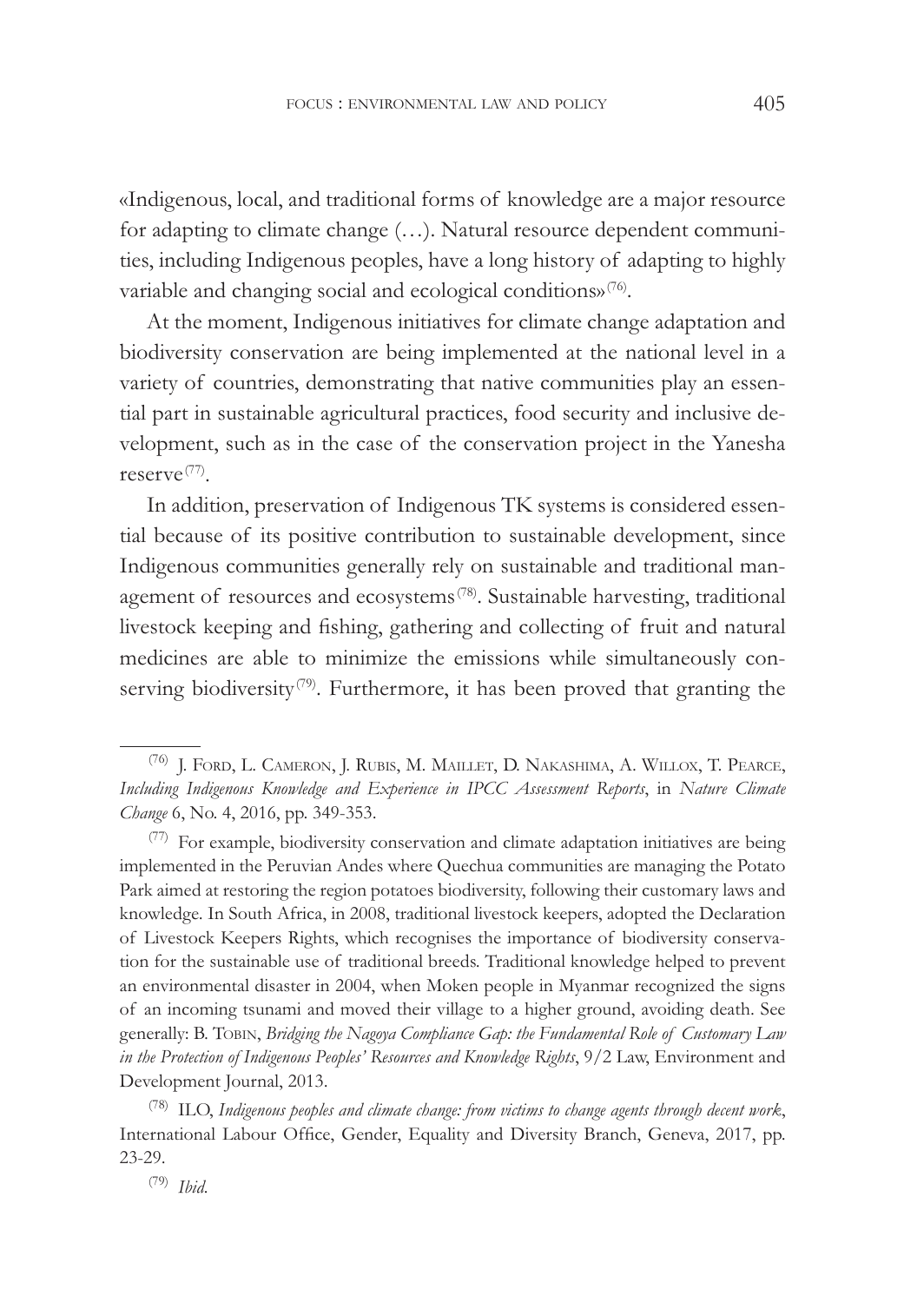management of forests to Indigenous peoples by securing their land rights contributes to lowering consistently the GHGs emission levels<sup>(80)</sup>. But this sustainable management is deeply entrenched in their belief system, which endows nature with intrinsic, spiritual rather than economic value.

Although we have instances in international law with instruments that prescribe and facilitate participation of Indigenous peoples, such as the CBD, and in national law, there is a significant difference between the weight of different stakeholders in negotiations. For example, Indigenous peoples' representatives might need to confront States, corporations and other actors in structures that ignore power imbalances that exist within the very decision-making systems<sup>(81)</sup>.

Meaningful participation of Indigenous peoples in climate governance should then be part of a broader decolonization process, which cannot be separated from an actual respect of their right to self-determination, as described by the UNDRIP<sup>(82)</sup>, and from the actual control over their territory through instruments such as legal entitlement to ancestral lands and respect of the right to Free Prior and Informed Consent<sup>(83)</sup>. Recovery of indigenous right to self-determination and control over their national territories are crucial elements of a decolonization of Indigenous peoples' participatory rights in climate governance.

The recognition of Indigenous TK should never be seen as a utilitarian tool, as a resource to be plundered in order to reach our goals, whether they

<sup>&</sup>lt;sup>(80)</sup> C. STEVENS, R. WINTERBOTTOM, K. REYTAR, et al., *Securing rights, combating climate* change: how strengthening community forest rights mitigates climate change, Washington DC, World Resources Institute, 2014.

<sup>&</sup>lt;sup>(81)</sup> M. NTONA, M. SCHROEDER, Regulating oceanic imaginaries: the legal construction of space, identities, relations and epistemological hierarchies within marine spatial planning, Maritime study, 2020.

<sup>(82)</sup> Article 3.

<sup>&</sup>lt;sup>(83)</sup> For an instance, Yanesha communities have been legally entitled to their territories since the 1970s thanks to the efforts of the FECONAYA federation, while they have been protagonists of the FPIC processes "Plan Maestro de la Reserva Comunal El Sira 2015-2019", and "Reserva Comunal Yanesha". See also Ministerio de Cultura de Perù, at  $consultaprevia.cultura.google,be.$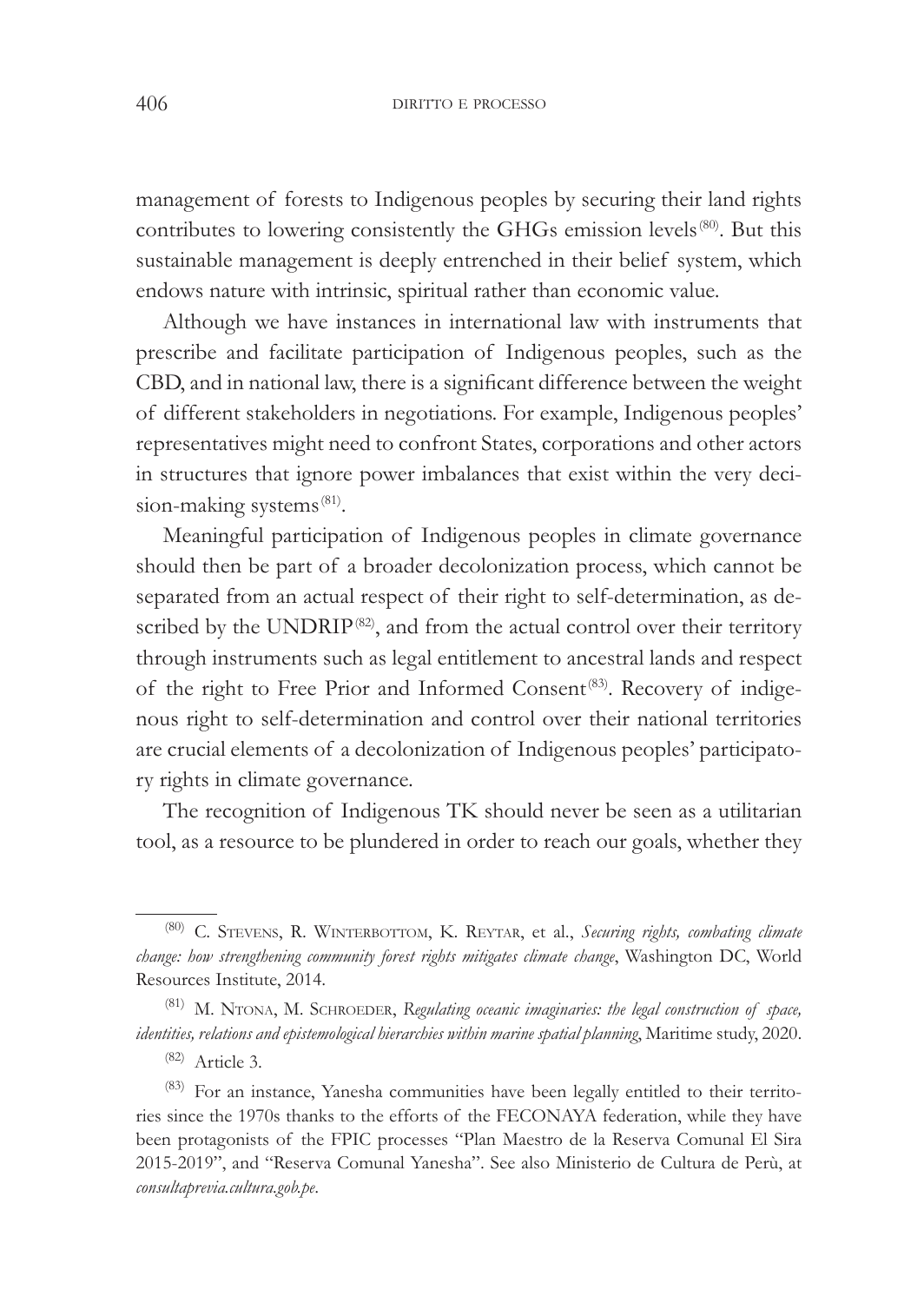are scientific or academic<sup> $(84)$ </sup>. A meaningful recognition of Indigenous peoples as relevant stakeholders in climate governance implies a total re-thinking of existing power structures, in a logic of decolonisation and redress of historical injustices<sup>(85)</sup>. Engaging in this anti-colonial strategies would mean not only recognizing TK as a way for Indigenous peoples to participate in climate governance, but also to invert the dreadful trend of a new colonisation era in Indigenous territories, represented mainly by certain governmental strategies aimed at dismantling ancestral reserves in the name of mining and development projects<sup>(86)</sup>.

Participatory governance, as prescribed by national and international instruments, can only work if, in the negotiating arena, all stakeholders can exert a similar influence. If Indigenous peoples' rights and legal entitlement to their ancestral territories keep being denied by predatory governments and corporations, there cannot be a fair an ethical participation. Therefore, a decolonisation of international practices is needed to avoid the risk of misappropriation of Indigenous TK to serve our climate goals.

Recent Peruvian legislation might provide a good example of this inclusive, transparent and effective participatory approach to climate governance. The Peruvian government has approved in April 2018 the Climate Change Framework Act (in Spanish, *Ley Marco sobre Cambio Climático*). This Act has the objective of integrating climate change planification in the three levels of government – legislative, judicial, executive – promoting the inclusion of adaptation and mitigation measures in development planning, investments

<sup>&</sup>lt;sup>(84)</sup> B. FIKRET, *Sacred Ecology: Traditional Ecological Knowledge and Resource Management*, Taylor and Francis, Philadelphia, 1999.

<sup>&</sup>lt;sup>(85)</sup> LR. SIMPSON, *Anticolonial Strategies for the Recovery and Maintenance of Indigenous Knowl*edge, in *American Indian Quarterly*, 28, No. 3/4, Special Issue: *The Recovery of Indigenous Knowledge* (Summer-Autumn, 2004), pp. 373-384.

<sup>(86)</sup> For instance, see Bolsonaro's politics in the Amazon: L. FERRANTE, P. FEARNSIDE, Brazil's new president and 'ruralists' threaten Amazonia's environment, traditional peoples and the global *climate*, Environmental Conservation, 46(4), 261-263, 2019; or the indiscriminate killing of environmental and human rights defenders: according to the UNEP, 164 environmental de*fenders were killed in 2018*, at *unenvironment.org.*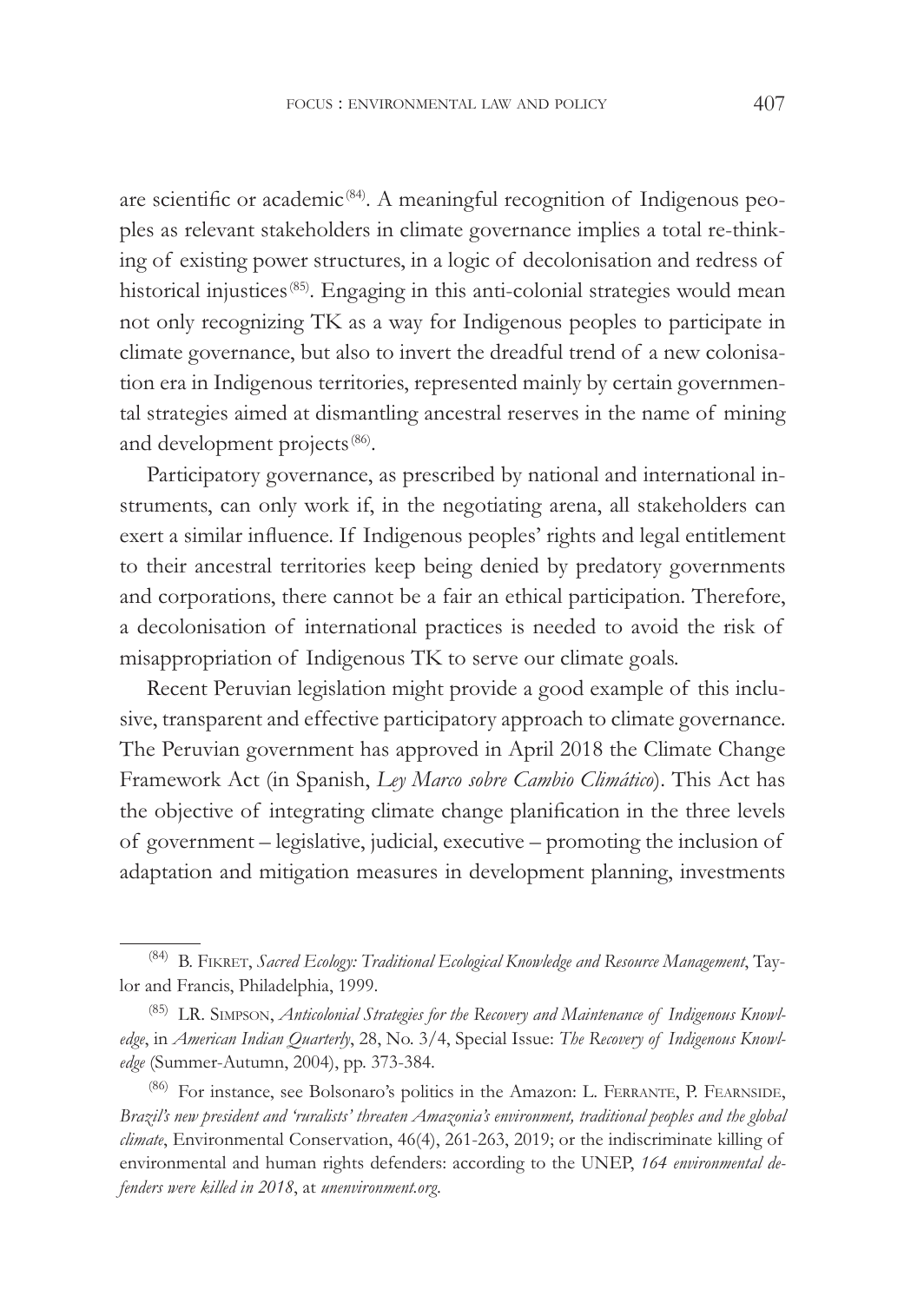and governmental management $(87)$ . It also establishes a multisectoral competence framework, where each public entity at national, subnational and regional level should define and report actions undertaken for adaptation and mitigation<sup>(88)</sup>.

Indigenous peoples are key actors in this process, as the objective of the Act is to involve and promote capacity building of actors from public and private environment in developing governmental strategies against climate change<sup>(89)</sup>. The Act establishes general requirements for the development and implementation of climate change policies with a particular focus on Indigenous peoples both as agents of change and beneficiaries of adaptation and mitigation funds<sup>(90)</sup>. Indigenous TK and alternative views concerning harmonic development strategies that respect nature should be incorporated into the design and implementation of climate change strategies<sup>(91)</sup>. They are also recognized as important stakeholders in the conservation of forests and in the reduction of emissions derived from forest degradation<sup>(92)</sup>. Inclusion of Indigenous TK and alternative views should be done through a transparent, participative and inclusive process that aims at respecting nature while implementing adaptation and mitigation strategies<sup>(93)</sup>.

A more detailed operationalization of the Act is contained in the Regla*mento que aprueba la Ley Marco sobre Cambio Climatico* (Regulation approving the Climate Change Law Framework $(94)$ . The Regulation aims at setting norms for the practical application of the Act, among which the obligation for the State to consult with Indigenous peoples according to the International

- <sup>(91)</sup> *Ibid.*, Articles 3 and 4.
- <sup>(92)</sup> *Ibid.*, Article 17.
- <sup>(93)</sup> *Ibid.*, Articles 4 and 17.

(94) Peruvian Government, Decreto Supremo que aprueba el Reglamento de la Ley N° 30754, Ley Marco sobre Cambio Climático, at *busquedas.elperuano.pe*.

<sup>&</sup>lt;sup>(87)</sup> See generally MINAM website: *minam.gob.pe*.

<sup>&</sup>lt;sup>(88)</sup> *Ibid.* 

<sup>&</sup>lt;sup>(89)</sup> Congreso de la Republica, Ley N. 30754, Ley Marco sobre Cambio Climatico, Article 2 section 2.2.

 $(90)$  *Ibid.*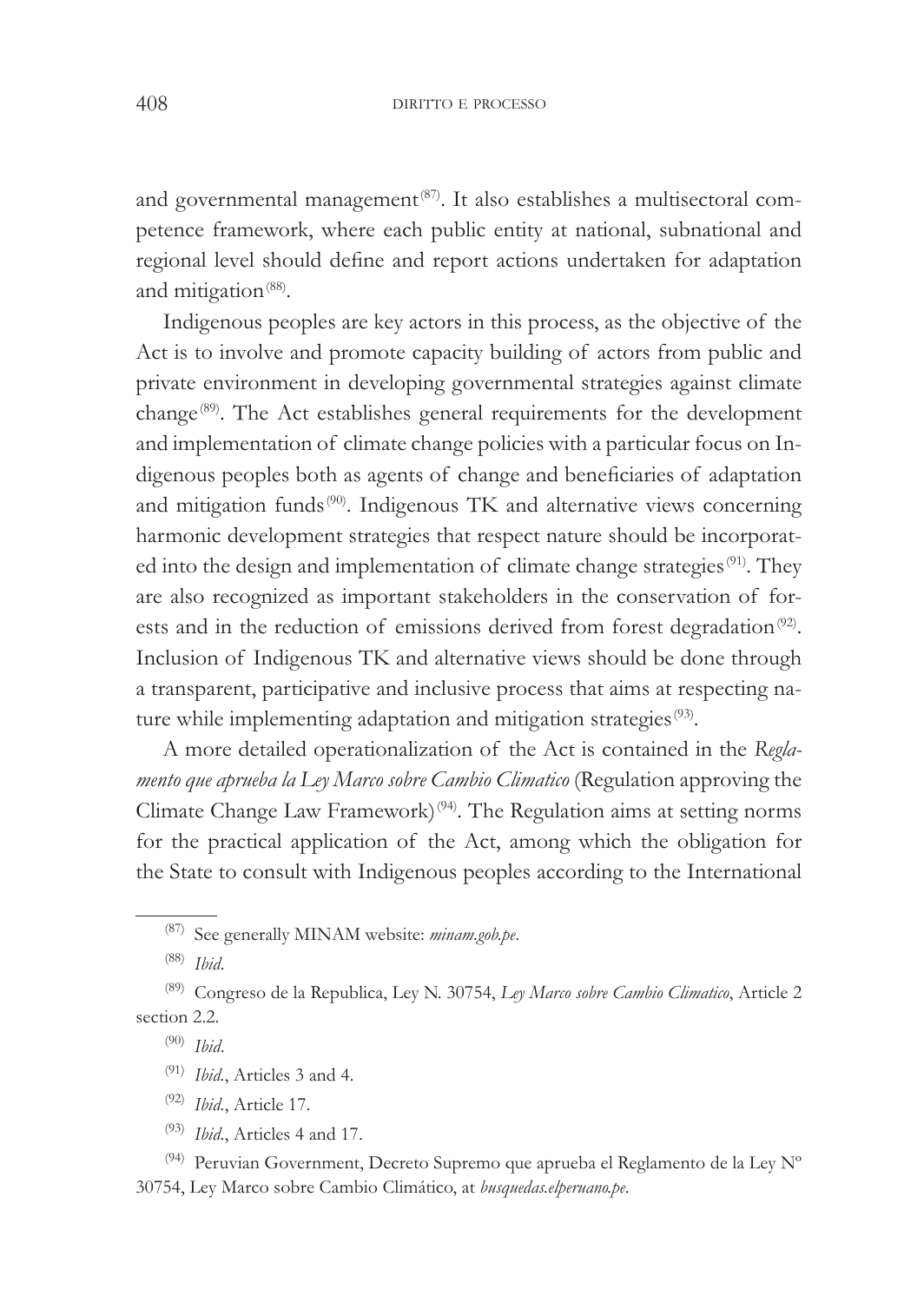Labour Convention 169. It contains several norms aimed at regulating the relationship between the State and Indigenous peoples, among which an obligation for the State to guarantee the participation of Indigenous peoples in determining the State's climate policies<sup>(95)</sup>. Furthermore, it recognizes as an "enabling condition" all actions that guarantee the legal entitlement of lands and territories and foster the collective rights of Indigenous peoples<sup>(96)</sup>. The recognition of the interlinkage between the necessity of protecting Indigenous rights to their ancestral lands is paramount in relation to the realization of a meaningful and inclusive governance, as previously stated in this paper. In addition, the Regulation invokes the creation of a *Plataforma de pueblos indígenas para enfrentar el cambio climático* (Indigenous peoples platform to address climate change) to foster knowledge exchange and to share practices that contribute in the management of climate impacts<sup>(97)</sup>. Finally, it aims at promoting the participation of Indigenous peoples in international and national climate funds<sup>(98)</sup>. This norm is particularly significant as it might be considered as an attempt to redress the problem of the exclusion of Indigenous peoples in negotiations, whereas the excessive state-centred (or corporate-centred) discussion models have prevented a real inclusion of Indigenous views in climate policies.

#### 6. — *Concluding remarks*.

In practice, a rightful and correct participation of Indigenous peoples in global and local climate governance should take into consideration the essential difference between the Westernized conception of nature as a "resource" and the Indigenous philosophies that see nature as a prima-

<sup>(95)</sup> Article 17 "Obligación de garantizar la participación de los pueblos indígenas u originarios".

<sup>&</sup>lt;sup>(96)</sup> *Ibid.* 

 $(97)$  Disposiciones complementarias finales, decima segunda.

Ibid., decima tercera.